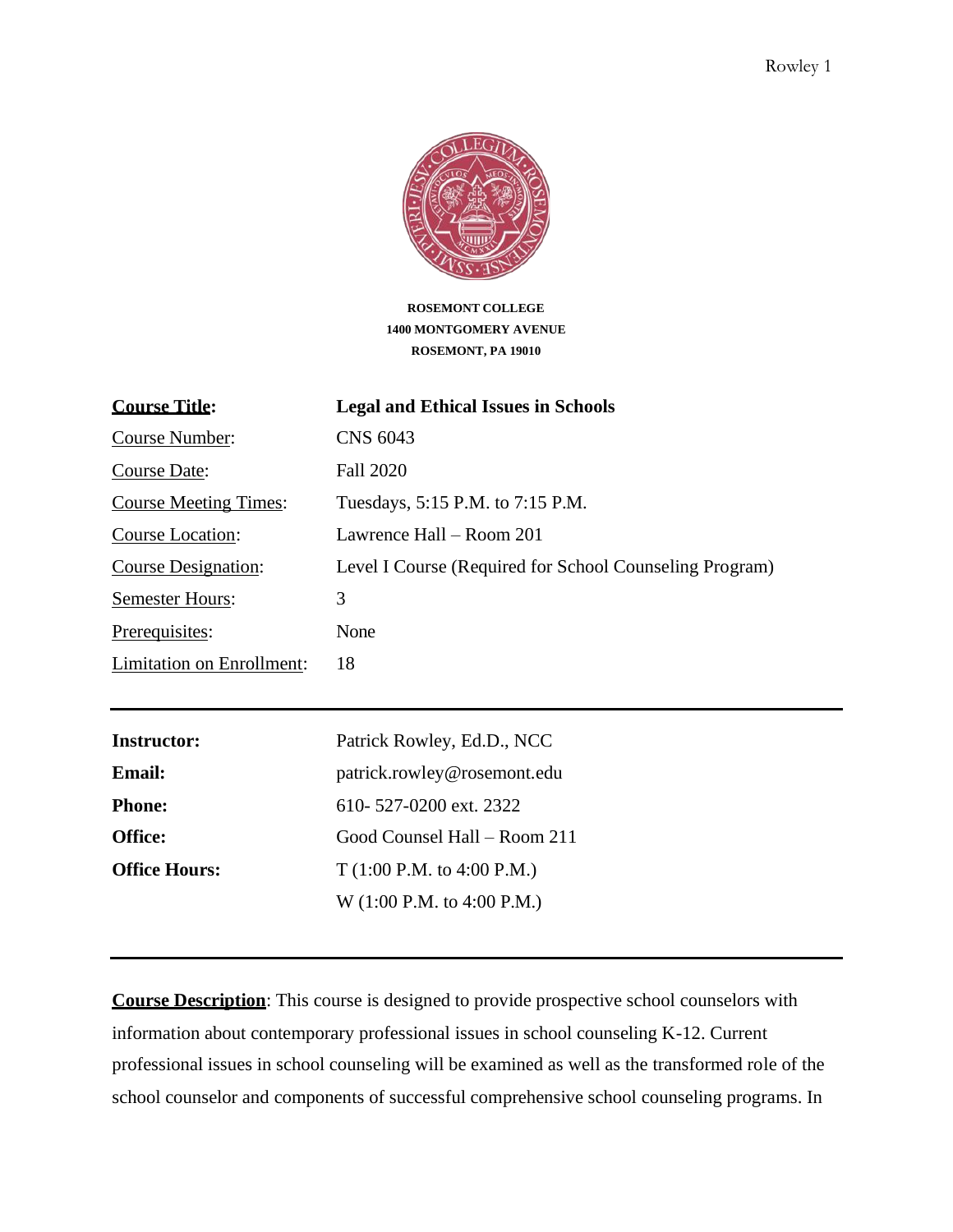addition, essential theories, research and practice of the profession will be investigated. Emphasis is placed on developing the awareness, knowledge and skills necessary to effectively negotiate the cultural, educational, social and philosophical forces that impact the lives and academic achievement of students in a pluralistic society.

**Rosemont Mission Statement**: Rosemont College is a community of lifelong learners dedicated to academic excellence and fostering joy in the pursuit of knowledge. Rosemont College seeks to develop in all members of the community open and critical minds, the ability to make reasoned moral decisions, and a sense of responsibility to serve others in our global society. Rooted in Catholicism, Rosemont welcomes all faiths and is guided by the educational principles of Cornelia Connelly and the Society of the Holy Child Jesus to meet the needs of the time. Rosemont College values trust in and reverence for the dignity of each person, diversity with a commitment to building an intercultural community, persistence and courage in promoting justice with compassion, and care for the Earth as our common home.

**Professional Performance Evaluation:** Rosemont College has identified five professional dispositions that relate to the goals of the Graduate Counseling program. Faculty members will evaluate each student on their professional dispositions during each course at the conclusion of the semester using the Professional Performance Evaluation Form.

1. **Flexibility/Openness:** Open willingness to different perspectives; Flexible to new demands, the environment, and accept necessary changes; Search for peer opinions, accept constructive feedback, and incorporate feedback from peers

2. **Collaboration:** Accept mistakes, avoid blame, apply feedback toward growth, and monitor self for professionalism; Reach consensus, initiate compromise, and show concern for group goals; Invite feedback, incorporate supervisory feedback, and give feedback

3. **Awareness:** Awareness of own impact on others; Ability to deal with conflict; ability to express feelings effectively and appropriately; Understand and demonstrate multicultural concerns and social justice. Identification of biases and prejudices of self and society.

4. **Initiative and Motivation:** Met or exceed all of the class requirements, showed creativity; Adhere to school and SPGS policies; Proficient graduate level oral and written skills

5. **Responsibility:** Maintain professional boundaries, sensitive to diversity, safeguard confidentiality, Dedication to Counseling Profession; Attend and adhere to Ethical Standards

This syllabus is provided to you as a means of conveying what you should expect from this course. It outlines the responsibilities of the instructor in conducting the class – the course content, planned scheduled of classes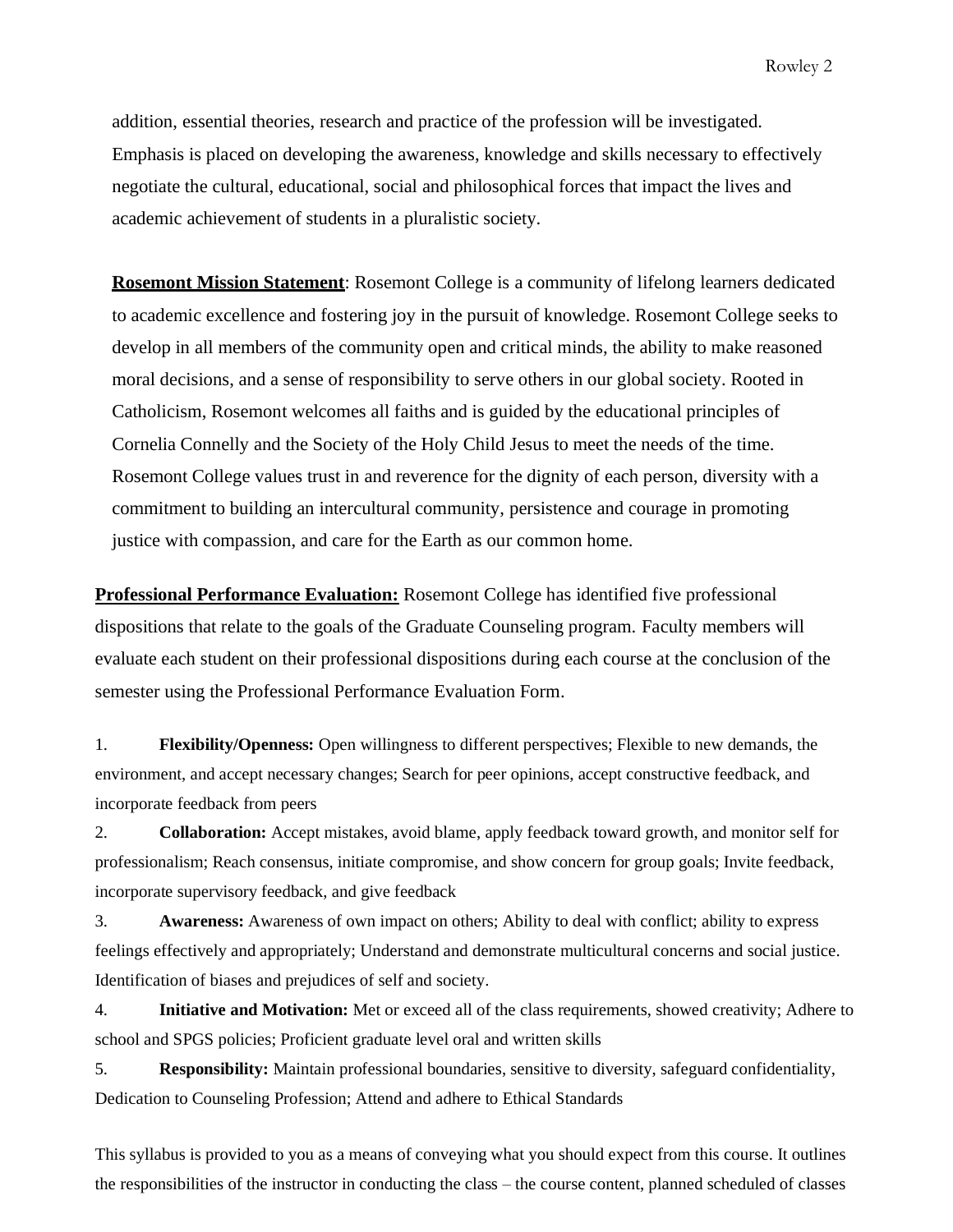and assignments, grade components, and method(s) of grading. It also outlines your responsibilities as a part of this class. By remaining in this class, you indicate your acceptance of your responsibilities as a student and agree to the terms specified in the syllabus.

**Note**: The instructor reserves the right to adjust the course schedule and content during the semester in order to accurately reflect the progress being made by the class. This may result in modifications to assignment and exam due dates and/or course content.

#### **I. Student Learning Outcomes**

Upon completion of this course, students will be able to:

- A. Demonstrate knowledge of the historical context of ethics in school counseling and the development of current ethical issues in school counseling.
- B. Comprehend the principles of the American School Counseling Association (ASCA) Code of Ethics, Standards for School Counseling Program in Pennsylvania, and applicable state and federal legislation and policies in education
- C. Identify and implement various ethical decision-making models to analyze a multitude of complex ethical dilemmas that arise during interaction with school constituencies
- D. Recognize the need for advocacy within the school counseling profession to better support underserved populations, close the achievement gap, and promote greater equity among all students
- E. Gather an understanding of commonly utilized school counseling techniques and strategies to engage large student case loads effectively over the course of an academic year
- F. Display an awareness of the multicultural issues that may arise within the school system and counselor-client relationships to apply ethically responsible practices and encourage positive collaboration
- G. Communicate the need for school counselor engagement in various roles, including individual, group, and career counseling to strengthen professional identity and meet the needs of the student population

## **I. Course Content**

- A. Historical Context of Ethics and Counseling
	- a. Evolution of the ASCA Ethical Standards
		- i. Define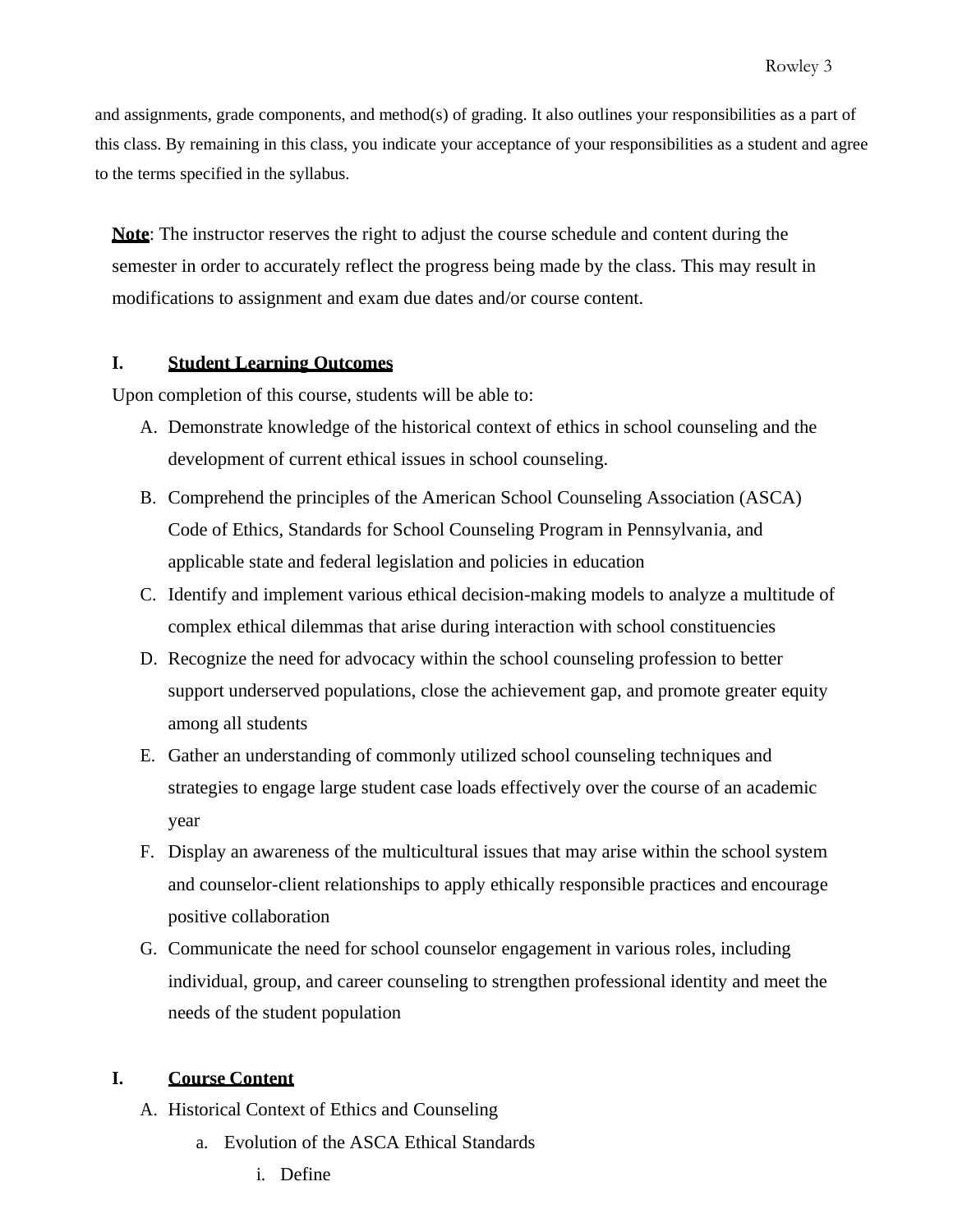- ii. Manage
- iii. Deliver
- iv. Assess
- b. ASCA Mindsets and Behaviors
- B. Ethics, Morals, Values, and Legal Obligations.
	- a. Differences between ethics, morals, and values.
		- i. Understanding the differences between these areas and their intersections
		- ii. Being able to identify what types of problems ethical dilemmas present
	- b. Developing a Personal Ethical Stance
		- i. How do we want to be perceived as school counselors?
		- ii. Functioning as a leader
- C. Framework for Elementary and Secondary School Counselor Preparation Program

#### Guidelines

- a. Program Design
- b. Program Delivery
- c. Professional Core Rationale
- d. Candidate Competencies
	- i. Core Standards
	- ii. Educational Requirements
	- iii. Examinations
- D. The Counseling Relationship
	- a. Documentation
	- b. Informed Consent
	- c. Harm and Personal Values
	- d. Advocacy
	- e. Multiple Relationships
	- f. Termination and Referral
	- g. School Staff Interaction
	- h. Developmental Considerations
- E. Confidentiality and Privacy
	- a. Exceptions to confidentiality
	- b. Confidentiality with groups
	- c. Sharing information with  $3<sup>rd</sup>$  parties
	- d. Record keeping and release of records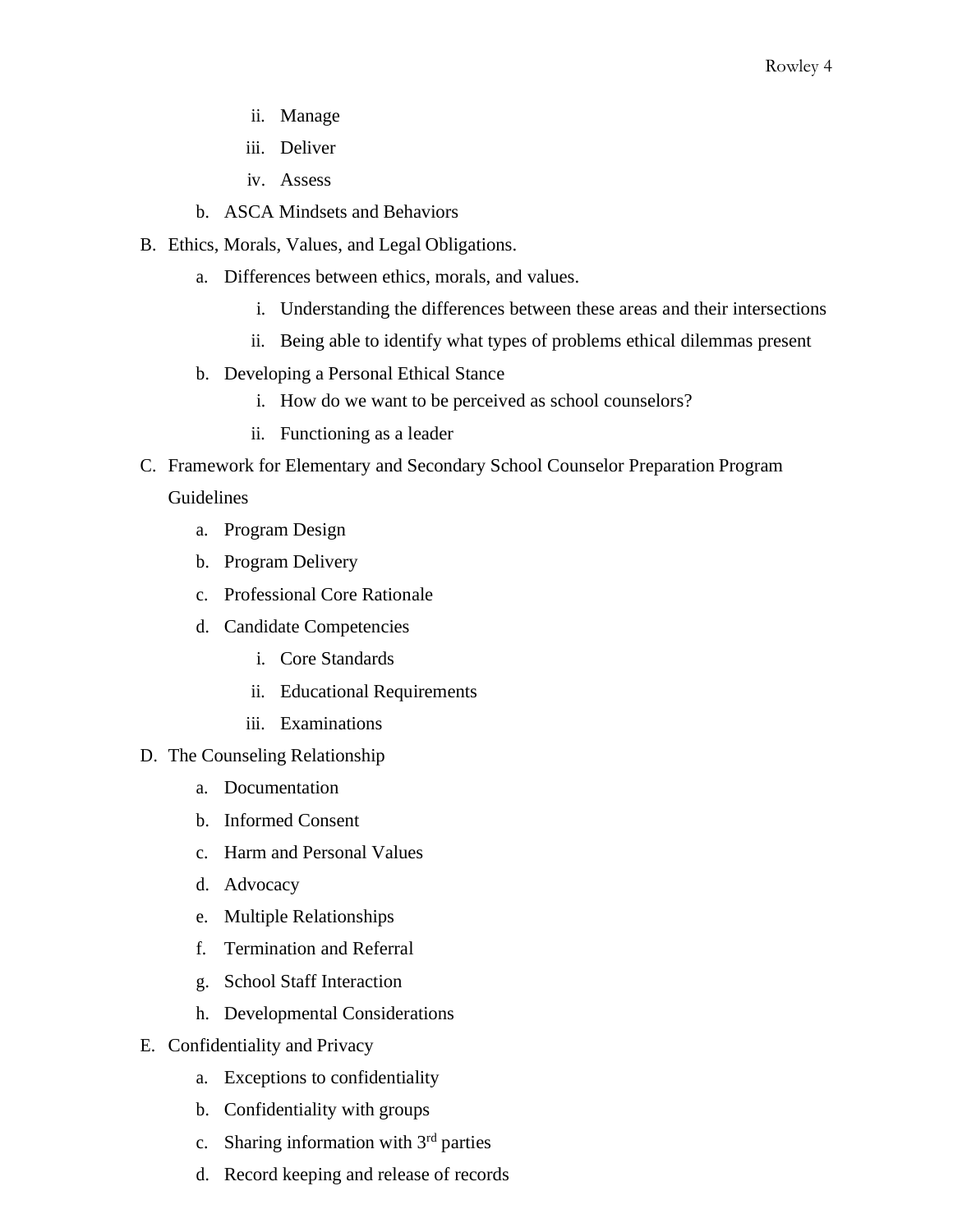- F. Professional Responsibility
	- a. Monitoring effectiveness
	- b. Seeking consultation
	- c. Continuing education requirements
	- d. Non-discrimination
- G. Client rights and informed consent
	- a. Tarasoff and duty to protect
	- b. Mandated reporting
		- i. Child abuse reporting
		- ii. Child neglect reporting
- H. Safety Considerations in Schools
	- a. Firearms in Schools
	- b. School Security
	- c. School Policies on Safety
- I. Ethical Decision Making Models and Application to Areas of Practice
	- a. Review of Ethical Decision-Making Models
	- b. Ethics of Evaluation, Assessment and Interpretation
	- c. Ethics of Supervision, Training, and Teaching.
		- i. The supervisory relationship
		- ii. Professional disclosure
		- iii. Promoting diversity and competence
		- iv. Promoting growth experiences
	- d. Research and evaluation
- J. Professional Advocacy and Self-Care
	- a. Managing boundaries.
		- i. Boundary extension
		- ii. Recognizing your own limits
	- b. Advocating for students
		- i. Underserved students
		- ii. Disadvantaged students
	- c. Self-care
		- i. Burnout
		- ii. Seeking consultation
		- iii. Seeking your own assistance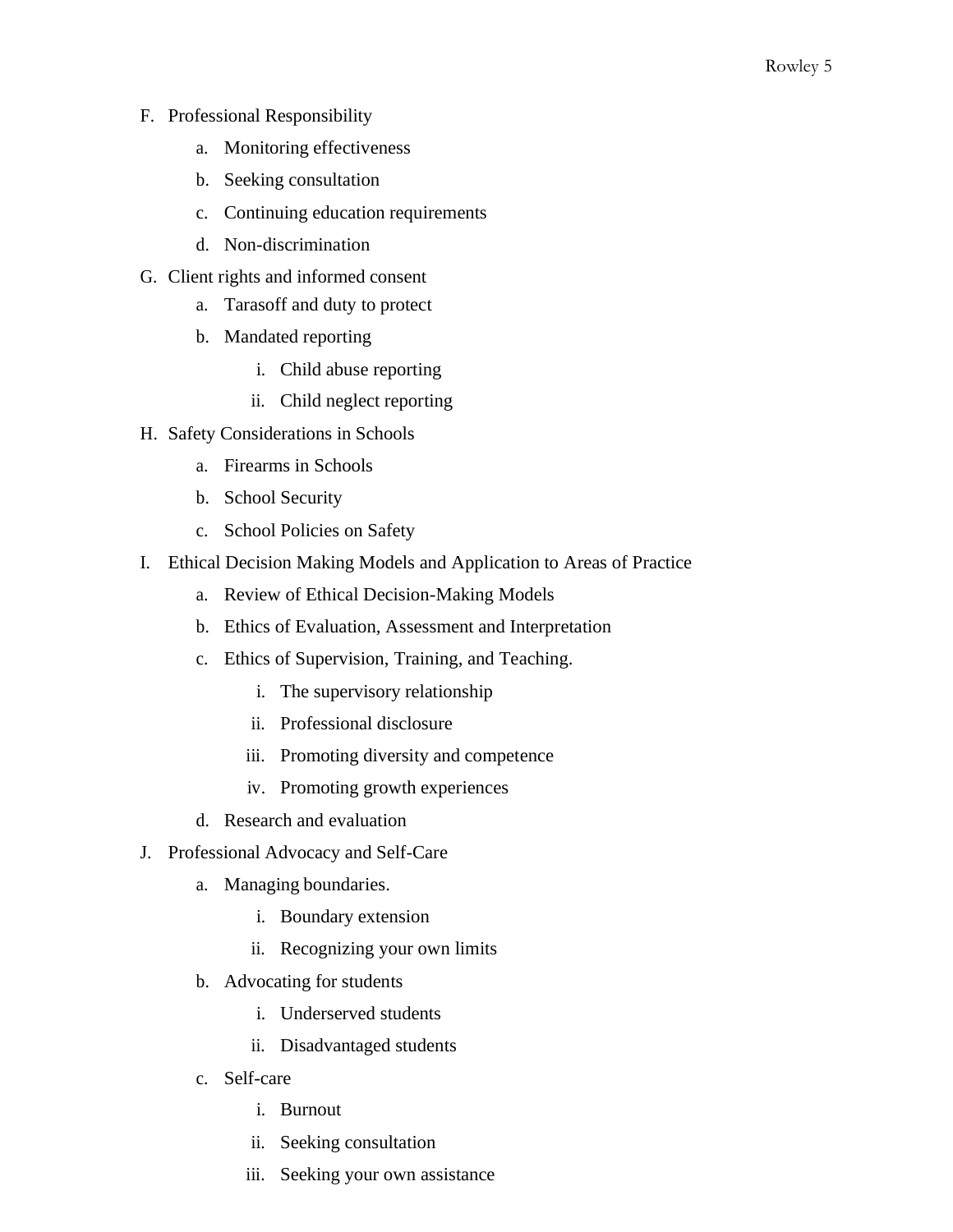- K. Social Media
	- a. Roles and responsibilities of school counselors
	- b. Cyber Bullying
	- c. Student Perceptions
	- d. School Policies
- L. Multi-cultural awareness and Ethics.
	- a. Self-other awareness
		- i. Recognizing our own biases
		- ii. Recognizing cultural differences
		- iii. Awareness of client beliefs about help and therapy
		- iv. Culture of the client's family, neighborhood, current social status
	- b. Power differentials in school counseling
		- i. Increasing client access to services
		- ii. Working with students and families of multicultural backgrounds
- M. Policy in Education
	- a. No Child Left Behind
	- b. The Every Student Succeeds Act
	- c. Individuals with Disabilities Education Act
		- i. Inclusive Environments
		- ii. Least Restrictive Approaches
- N. Steps of Improving Student Success
	- a. Mission
	- b. Elements
	- c. Analyze
	- d. Stakeholders
	- e. Results
	- f. Educate

# **III. Methods of Instruction**

- A. Audio Visual Presentations
- B. Podcasts
- C. Thought Exercises
- D. Group Discussion
- E. Scholarly Readings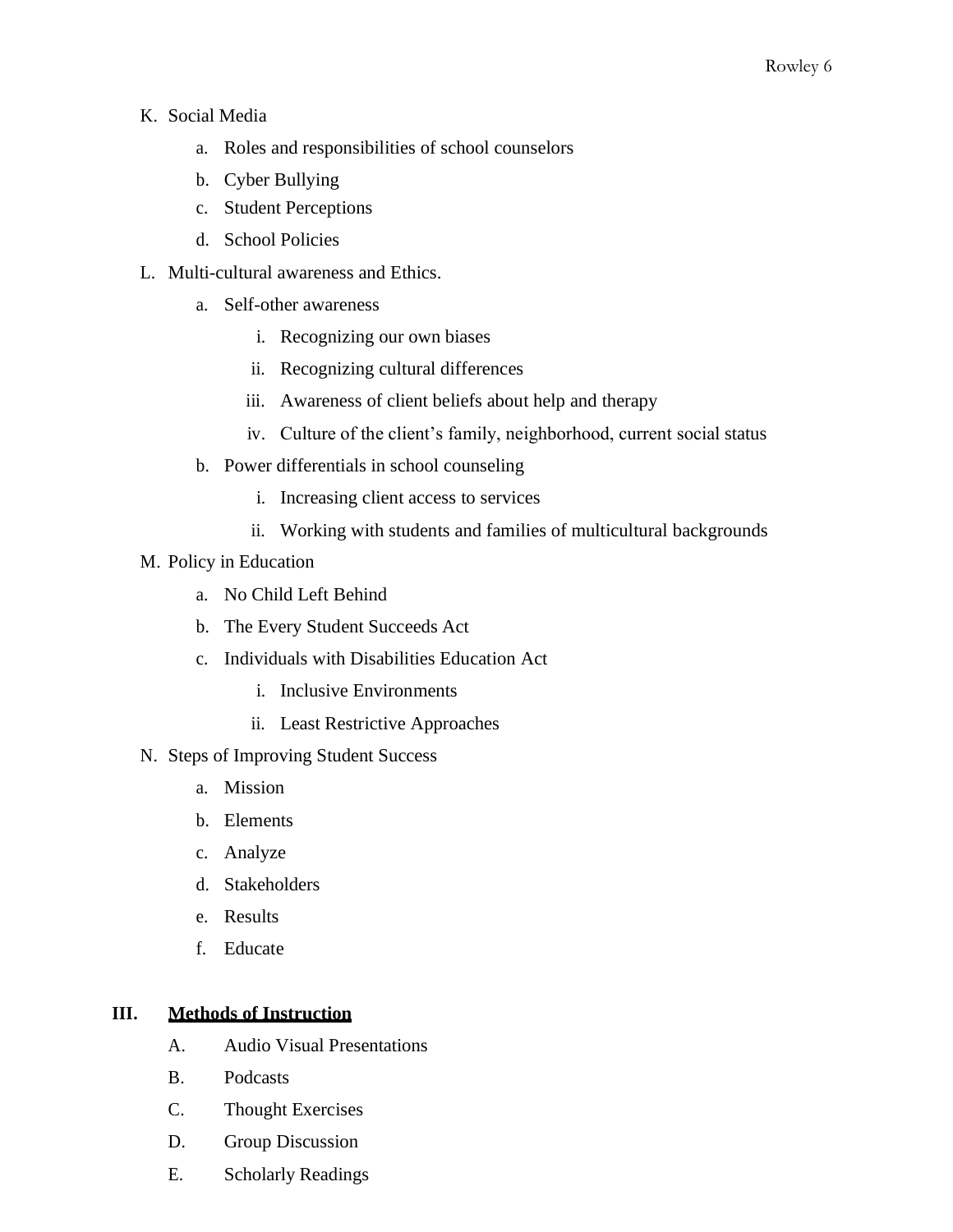## **IV. Methods of Assessment**

| <b>Assessment</b>                   | <b>Points</b>     |
|-------------------------------------|-------------------|
| A. ASCA Podcasts (5)                | 10-Points         |
| B. NEA Today Posting (3)            | 15-Points         |
| <b>B.</b> Ethical Case Scenario     | 25-Points         |
| C. Conference Proposal/Presentation | 25-Points         |
| D. Final Examination                | 25-Points         |
| <b>Total</b>                        | <b>100-Points</b> |

**A. ASCA Podcasts:** This class is about critical thought and bringing awareness to our own beliefs and sometimes challenging those beliefs as it relates to issues in school counseling. Class content will involve intense and in-depth discussion of ethical dilemmas and ethical decision-making for school counselors. This requires participation and involvement from students in order to have a rich discussion on these issues. During Weeks 5-9 students will listen to podcasts on various topics related to school counseling available through the ASCA website. The topics include television series featuring characters in childhood and adolescent developmental stages, the history of school counseling, stress related to the school counseling position, parent involvement, underserved populations and the holiday season, and the creating greater equity among students. After listening to the podcasts, students will develop some questions and thoughts on the topic for discussion during class sessions.

# **Student Learning Outcomes**: A, D, E, F, G

**Total Points**: 10-Points

**B. NEA (National Education Association Posting:** Students will review 3 different articles on the NEA website that relate to topics school counselors are encountering within the modern-day school system. Students will read the article and post a response to the article on Canvas. Topics of interest should include school safety, social justice, crises situations, and students experiencing mental health needs. The post should include a brief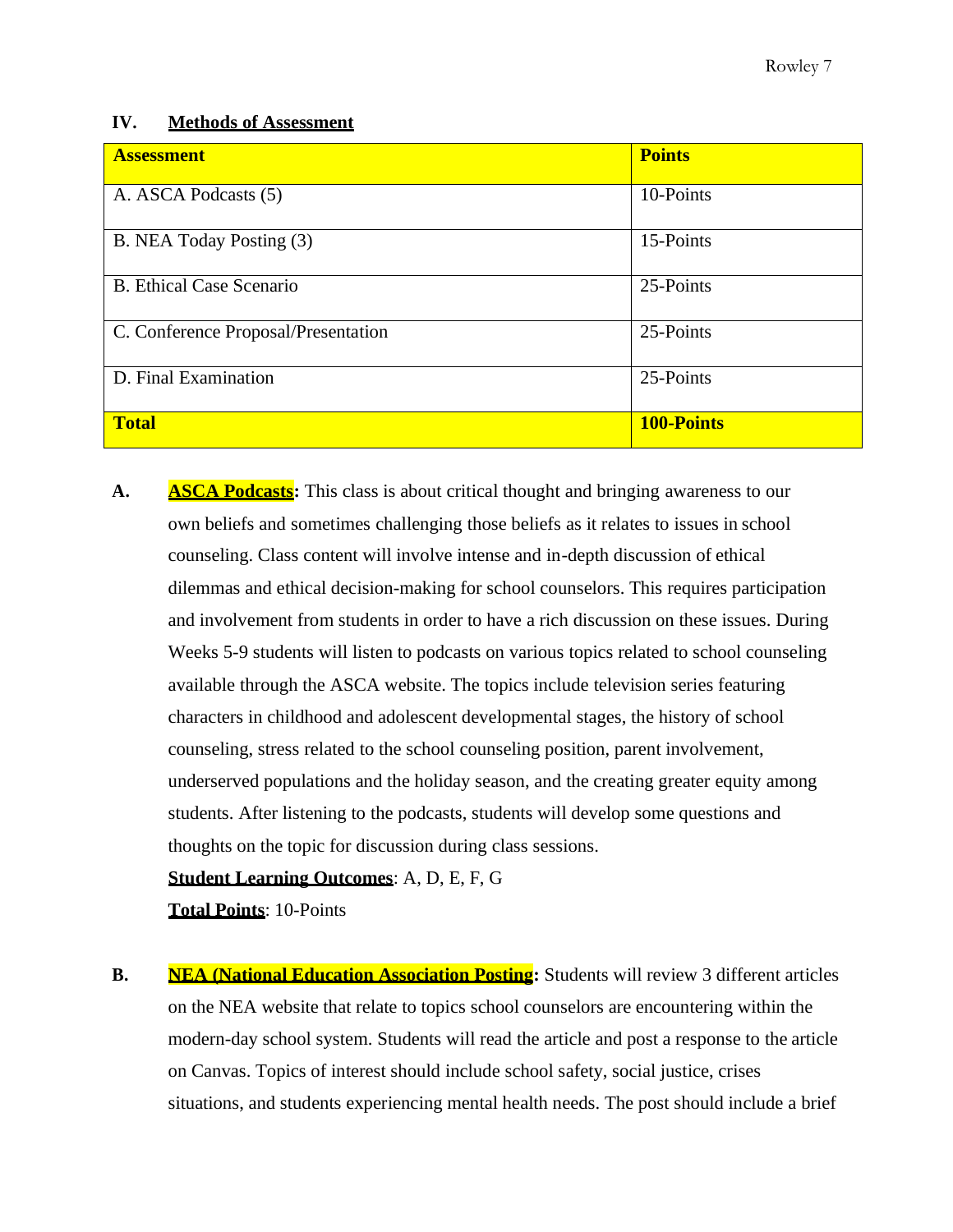overview of the article and a personal response to the topic of article by communicating how you would address the issue in an ethical manner that incorporates personal philosophy and systemic resources.

**Student Learning Outcomes**: A, D, F, G

**Total Points**:

**C. Ethical Case Scenario:** In groups of 3-4 students will review an ethical case scenario based upon a specific topic reviewed in class. All case scenarios (not potential solutions) will be provided to students during a class session and groups will be given 30-minutes to work on each ethical case scenario. Students will be given time in class to research and assess the case scenario and determine legal ethical codes associated with the scenario and a step-be-step response that addresses other legal and ethical codes (be sure to review state laws and counseling codes of ethical practice). Students will post their responses according to each specific scenario to a discussion board so that the class may compare and contrast the responses of each group to determine the best overall response for each scenario.

**Student Learning Outcomes:** A, B, C, D, F, G

**Total Points:** 20-Points

**D. Conference Proposal and Presentation:** Students are to explore and review the ASCA website for conference presentations over the past 5 years. This conference review will be conducted in class. After the review and discussion of current trends in ASCA research and presentations, students in groups of 3-5, will develop and present their own conference proposal. The proposal will follow the criteria and format required by the ASCA conference. This proposal will be submitted to the instructor and presented to the class.

**Student Learning Outcomes**: A - G **Total Points**: 25-Points

**E. Final Examination:** Students will complete a final examination. The examination will cover all course material. The examination will involve multiple choice, short answer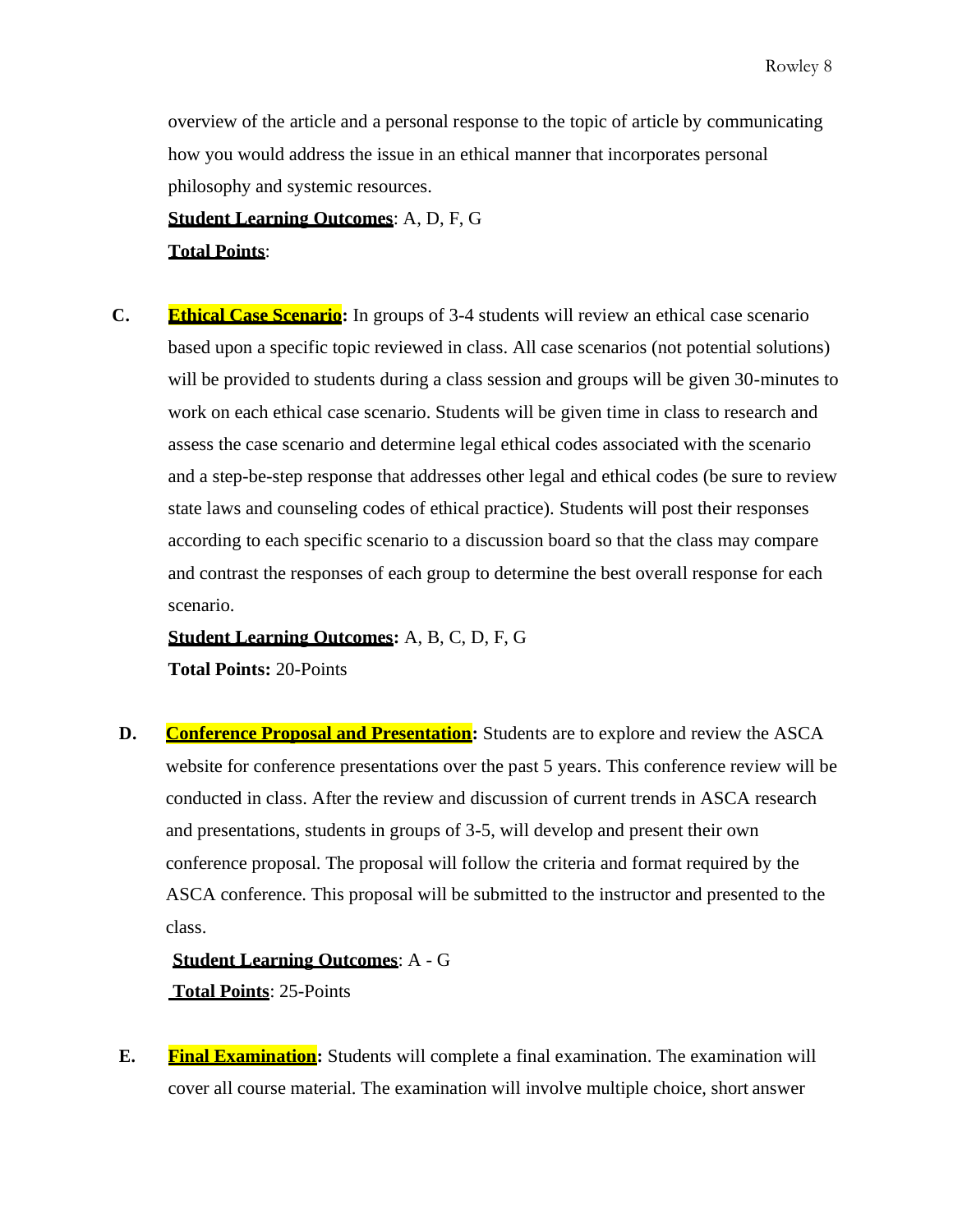questions, and essay questions involving ethical dilemmas. The essay questions will make up the bulk of the examination.

**Student Learning Outcomes**: A - G

**Total Points**: 25-Points

# **V. Final Grade Scale**

**Note**: All students in the Graduate Counseling Program MUST receive a grade of **"B" or higher**. If a student fails to do so, **he or she must repeat the course before continuing in the program.**

Graduate Counseling Handbook for additional information about course grades and academic integrity: Rosemont Handbook)

| Α     | $100 - 93$   |
|-------|--------------|
| $A -$ | $90 - 92$    |
| $B+$  | $87 - 89$    |
| В     | $83 - 86$    |
| $*B-$ | $80 - 82$    |
| $*C+$ | $77 - 79$    |
| $C^*$ | $73 - 76$    |
| $*C-$ | $70 - 72$    |
| $*F$  | 70 and Below |

Students are responsible to become familiar with and will be held accountable for the information on the following topics that can be found within the Academic Catalog.

**Attendance Policy**: Timely, consistent attendance in class has been shown to have a direct correlation to student performance. Missing classes causes students to fall behind in the course material. The policy for this class is that undocumented absences and tardy attendance are unacceptable. Absences are permitted only in cases of illness or other legitimate causes (family emergency, death in the family, etc.). Official notice that a student has presented documentation for an absence is sent from the Office of the Dean of Students to faculty on a timely basis. In cases of a documented absence from a class, the student has both the opportunity and responsibility to make up all class work missed.

Students are allowed documented absences equivalent to one week of classes for any course in which they are enrolled. This amounts to three absences for a class that meets on MWF schedule, two classes for courses meeting either on a TR or MW schedule, and one class for labs and classes that meet only once a week. Absences are counted from the first day of class.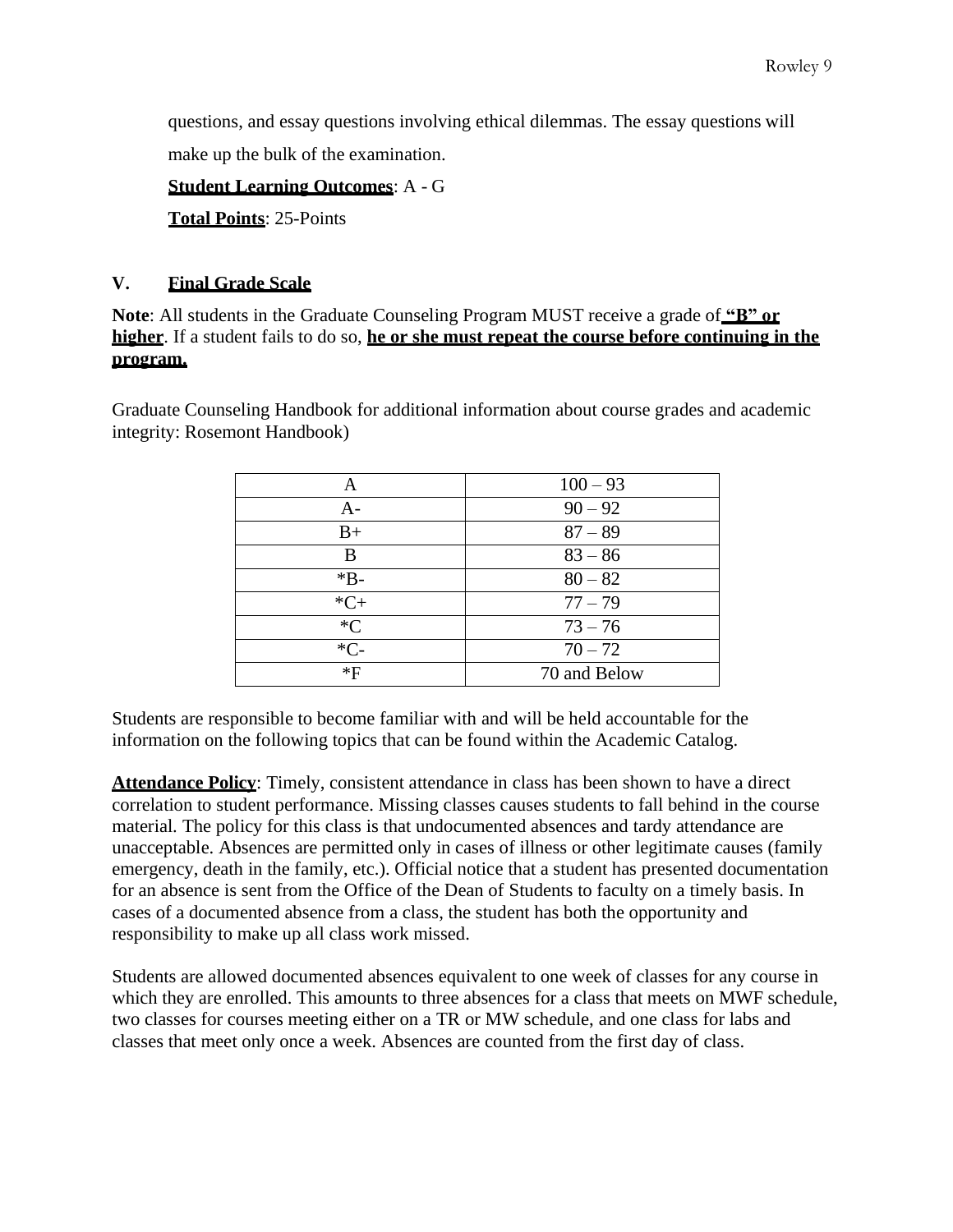Entering the class late or leaving the room during class interrupts the classwork in progress and is disruptive to the learning process for students who are trying to learn. Class attendance is required, and roll is taken each period. Serious tardiness may result in a failure of the course.

**Academic Integrity:** Academic integrity is important to the intellectual climate at Rosemont College. Violations of academic integrity cannot be tolerated and may result in the student's failure in a course and/or suspension or expulsion from Rosemont College. Academic dishonesty includes but is not limited to: plagiarism; fabrication of data, information, or citations; multiple submissions of the same work in different courses; and cheating on exams or assignments. Cheating of any kind WILL result in a zero on the work in question and a letter grade reduction in the course grade after the student's grade is calculated using the zero on the work in question. At the instructor's discretion, it may also result in failing the course and/or reporting of the incident to the administration for further action.

**Class Assignments***:* Assignments that are not completed by the stated deadline will not be accepted, excepting that submission of assignments that are late due to legitimate medical reasons or other extraordinary circumstances will be considered. Such circumstances must be supported by written documentation from an acceptable third party.

**Communications:** Changes in schedules, assignments, guidance, etc. will be communicated only to your Rosemont e-mail address. E-mail is the preferred way to communicate with the instructor and must be sent to the e-mail address listed on the front of this syllabus.

**Disability Statement:** If you have been approved for accommodations under ADA/504, please speak with the professor outside of class so that it is certain that all accommodations are provided promptly and completely. If you have not yet been approved for accommodations under ADA/504, but believe you might be entitled to them, please contact the Dean of Students in the Student Life Office at extension 2400 immediately. It would also be wise to speak with your professor, since temporary arrangements may be made under certain circumstances.

**Student Concerns***:* Students who have any course-related concerns should talk directly with their faculty member prior to the next class meeting. If a mutually acceptable resolution cannot be achieved, the student is advised to follow the procedures outlined in the appropriate Student Handbook.

**Cell Phone Use:** In order to be able to receive campus-wide safety or weather alerts, cell phones may be left on vibrate only during class. Absent prior permission from the instructor, students may not acknowledge other messages or phone calls nor may they ever send or received text messages during class. Please keep your phone hidden from the class and on vibrate only. Cell phones should not be used for Internet purposes unless related to class assignments and instruction.

**Use of Laptops or Other Electronic Devices:** The use of personal laptops and other electronic devices during class sessions is strongly encouraged for the purposes of researching course material and engaging in classroom discussion. Students should not use their personal laptops for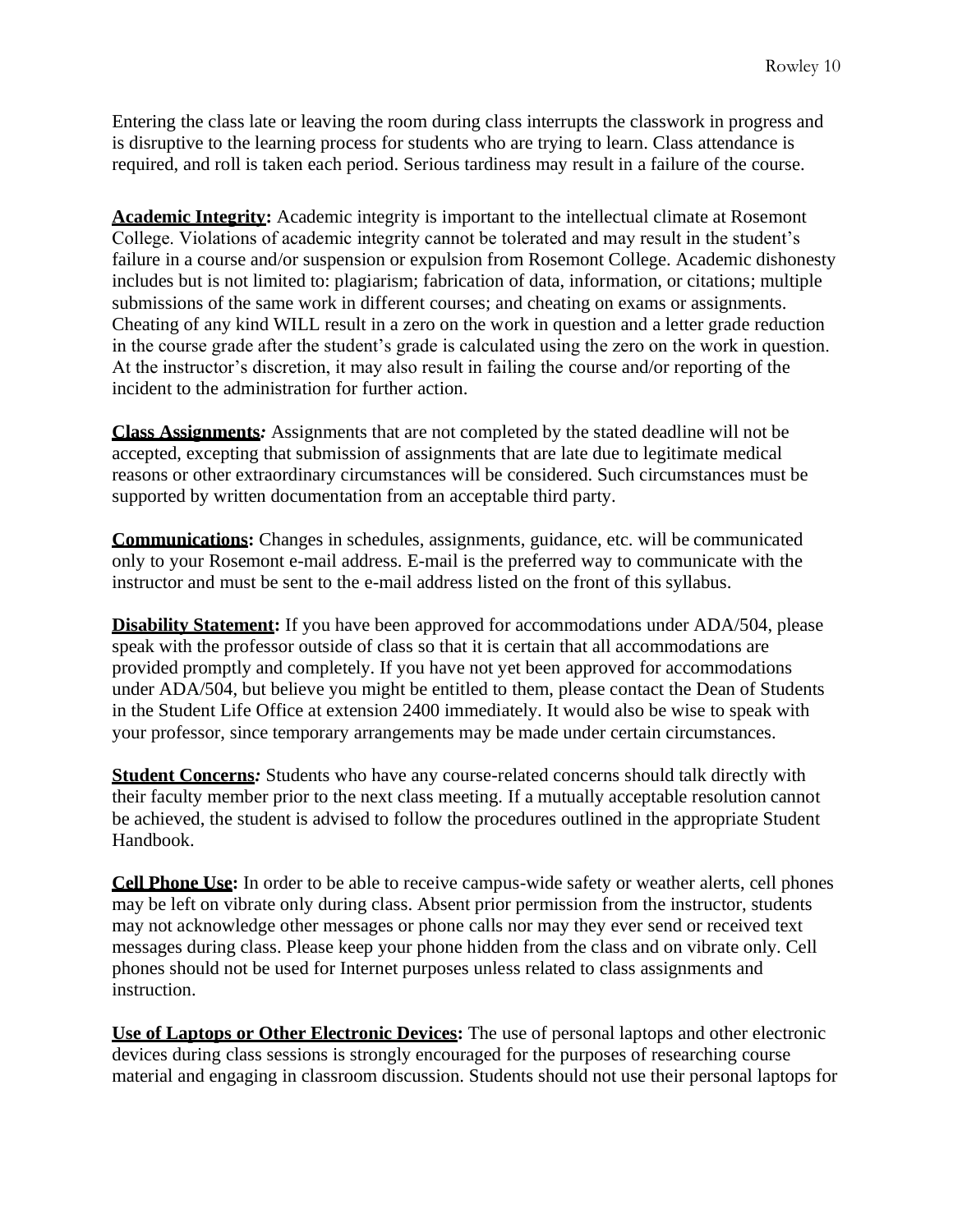any other purposes during any class session. Failure to abide by this policy may impact your final grade.

The use of personal cell phones during class session is strongly discouraged. If you experience an emergency situation please communicate the potential to receive a phone call during the class session at the start of class. You will be permitted to step outside the classroom to receive your call. Please do your best not to disturb the learning process in the classroom.

**Recording Lectures:** Neither video nor audio recording may be made of any lecture in this course without the express consent of the instructor.

**Inclement Weather:** The Rosemont "snow number" is Montgomery County 342. Announcements of closings are also posted on the website and placed on the main college number, 610-527-0200. Students are encouraged to register their cell phone or email address to e2Camplus on the iWay for cancellation notices.

**Course Website:** Information for this course, including, but not limited to, an electronic copy of this syllabus, is available through the course website located in the Rosemont College online learning portal (Canvas) located at <https://rosemont.instructure.com/login/canvas>. See your instructor if you have questions about accessing the course website.

**Submitting Papers Electronically:** Writing assignments for this course are to be submitted electronically via the course website.

# **Rosemont College 2018-2019 Graduate Academic Calendar**:

[https://rosemont.edu/\\_resources/site-pdfs/registrar/2018-2019\\_sgps\\_academic\\_calendar.pdf](https://rosemont.edu/_resources/site-pdfs/registrar/2018-2019_sgps_academic_calendar.pdf)

# **VI. Suggested Texts and Equipment**

American School Counselor Association. (2016). *ASCA Ethical Standard for School Counselors*. Retrieved from

<https://www.schoolcounselor.org/asca/media/asca/Ethics/EthicalStandards2016.pdf>

American School Counselor Association. (2019). *ASCA national model: A framework for school counseling programs (4th ed.).* Alexandria, VA: Author.

Murphy, J. J. (2015). *Solution-focused counseling in schools (3 rd ed.).* Alexandria, VA: American Counseling Association.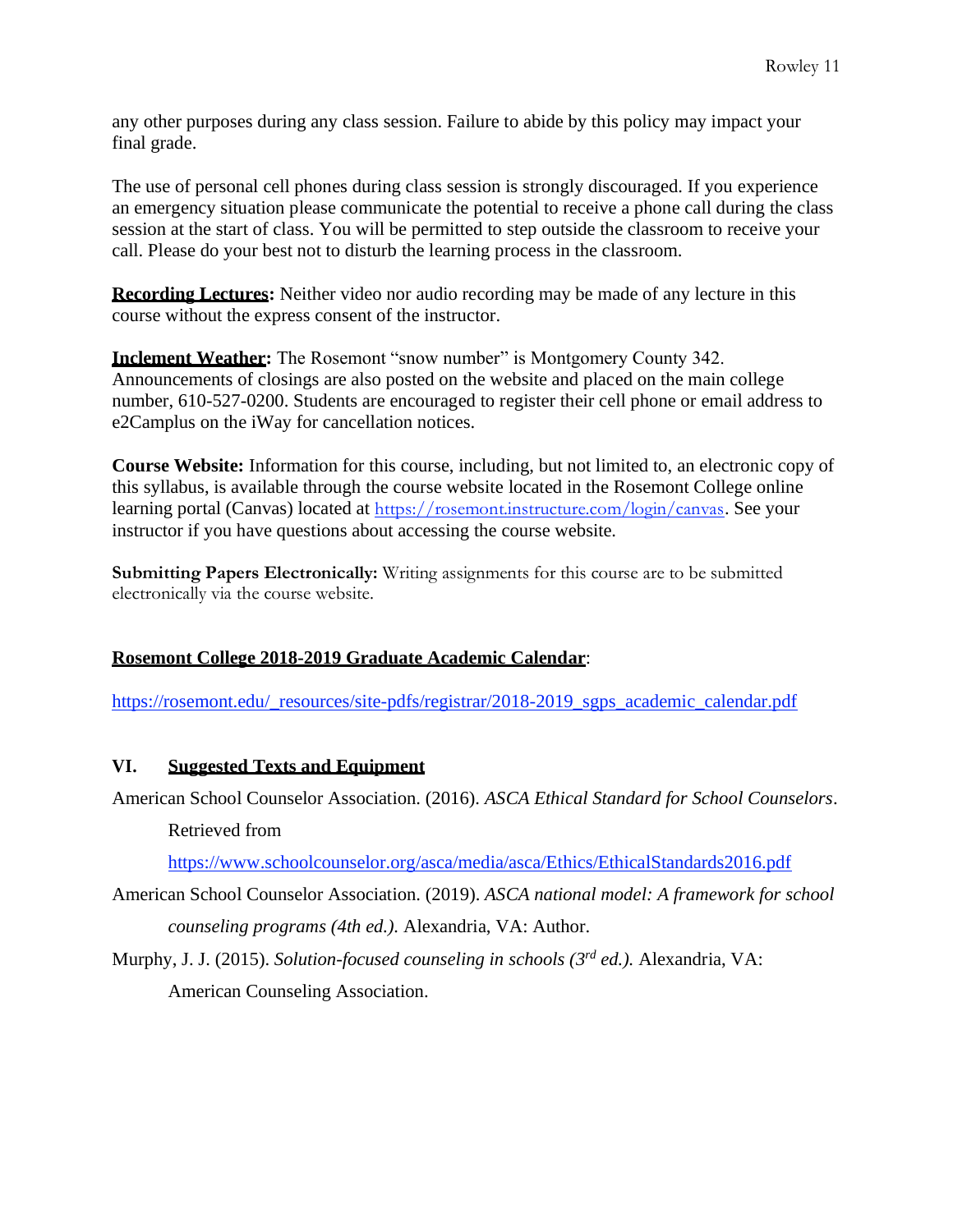# **VII. Tentative Course Schedule**

| <b>Date</b>     | <b>Topics/Activities</b>                                                                                             | <b>Assignments Due</b>                   |
|-----------------|----------------------------------------------------------------------------------------------------------------------|------------------------------------------|
| Week 1:         | ASCA (1992) Article<br>Huey (1992) Article                                                                           |                                          |
| 09/04/2018      |                                                                                                                      |                                          |
| Week 2:         | ASCA (2016) Standards                                                                                                | <b>NEA Posting (1)</b>                   |
| 09/11/2018      | <b>Ethical Decision-Making</b>                                                                                       |                                          |
| Week 3:         | Bodenhorn (2006) Article<br>Davis & Mickelson (1994) Article                                                         | <b>NEA Posting (2)</b>                   |
| 09/18/2018      |                                                                                                                      | <b>ASCA Podcast (1)</b>                  |
| Week 4:         | Hermann (2002) Article                                                                                               | <b>NEA Posting (3)</b>                   |
| 09/25/2018      | Trusty & Brown (2005) Article                                                                                        | <b>ASCA Podcast (2)</b>                  |
| Week 5:         | Hobson & Kanitz (1996) Article                                                                                       | <b>ASCA Podcast (3)</b>                  |
| 10/02/2018      | Hall et al. (2013) Article                                                                                           |                                          |
| Week 6:         | DeKruyf et al. (2013) Article                                                                                        | <b>ASCA Podcast (4)</b>                  |
| 10/09/2018      |                                                                                                                      |                                          |
| Week 7:         | Glosoff & Pate (2002) Article                                                                                        | <b>ASCA Podcast (5)</b>                  |
| 10/16/2018      |                                                                                                                      |                                          |
| Week 8:         | Capuzzi (2002) Article                                                                                               | <b>Ethical Case Scenario</b>             |
| 10/23/2018      |                                                                                                                      |                                          |
| Week 9:         | Hermann & Finn (2002) Article                                                                                        |                                          |
| 10/30/2018      |                                                                                                                      |                                          |
| <b>Week 10:</b> | Jenkins (1985) Article                                                                                               | <b>Conference Proposal Presentations</b> |
| 11/06/2018      | Bauer et al. (2002) Article                                                                                          |                                          |
|                 | Huss at al. (2008) Article<br>Herlihy (2002) Article<br>Lambie (2005) Article<br>Pica-Smith & Poynton (2014) Article |                                          |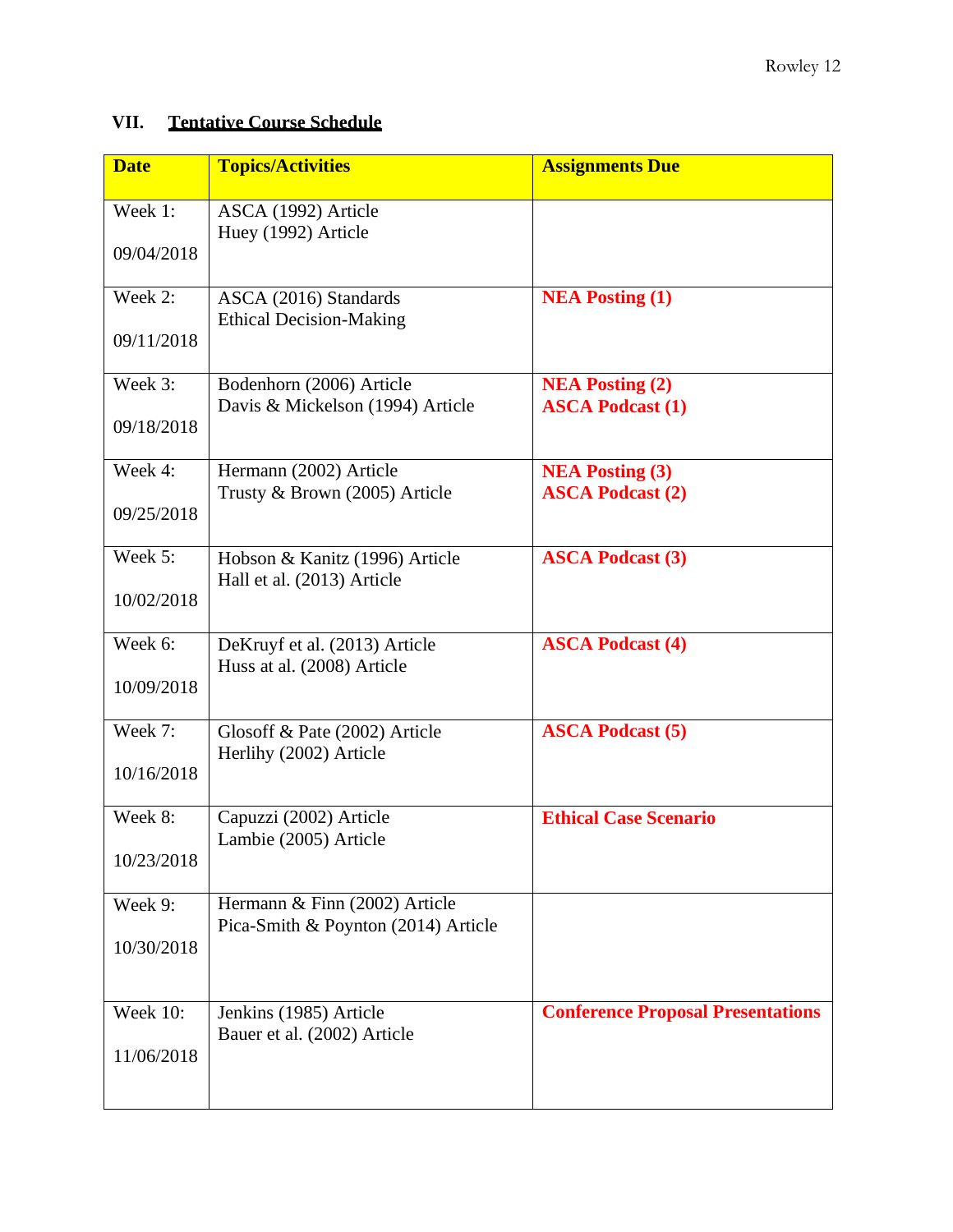| <b>Week 11:</b> | Terres & Larrabee (1985) Article | <b>Conference Proposal Presentations</b> |
|-----------------|----------------------------------|------------------------------------------|
| 11/13/2018      |                                  |                                          |
| Week 12:        | Thanksgiving Holiday – No Class  |                                          |
| 11/20/2018      |                                  |                                          |
| Week 13:        | Watson (1990) Article            |                                          |
|                 | Ekstrom (2004) Article           |                                          |
| 11/27/2018      |                                  |                                          |
| <b>Week 14:</b> | <b>Course Termination</b>        | <b>Final Examination</b>                 |
| 12/04/2018      |                                  |                                          |

## **VIII. Bibliography**

#### **A. Print Resources**

- American School Counselor Association. (1992). Ethical Standards for School Counselors. *The School Counselor, 40*(2), 84-88. Retrieved from <http://www.jstor.org.rosemont.idm.oclc.org/stable/23901144>
- Bauer, A., Ingersoll, E., & Burns, L. (2004). School Counselors and Psychotropic Medication: Assessing Training, Experience, and School Policy Issues. *Professional School Counseling, 7*(3), 202-211. Retrieved from <http://www.jstor.org.rosemont.idm.oclc.org/stable/42732563>
- Bodenhorn, N. (2006). Exploratory Study of Common and Challenging Ethical Dilemmas Experienced by Professional School Counselors. *Professional School Counseling, 10*(2), 195-202. Retrieved from<http://www.jstor.org.rosemont.idm.oclc.org/stable/24029164>
- Capuzzi, D. (2002). Legal and Ethical Challenges in Counseling Suicidal Students. *Professional School Counseling, 6*(1), 36-45. Retrieved from <http://www.jstor.org.rosemont.idm.oclc.org/stable/42732388>
- Cowger, E., & Larrabee, M. (1993). Making Sense Out of Changes in Ethical Standards. *The School Counselor, 40*(5), 348-355. Retrieved from <http://www.jstor.org.rosemont.idm.oclc.org/stable/23900204>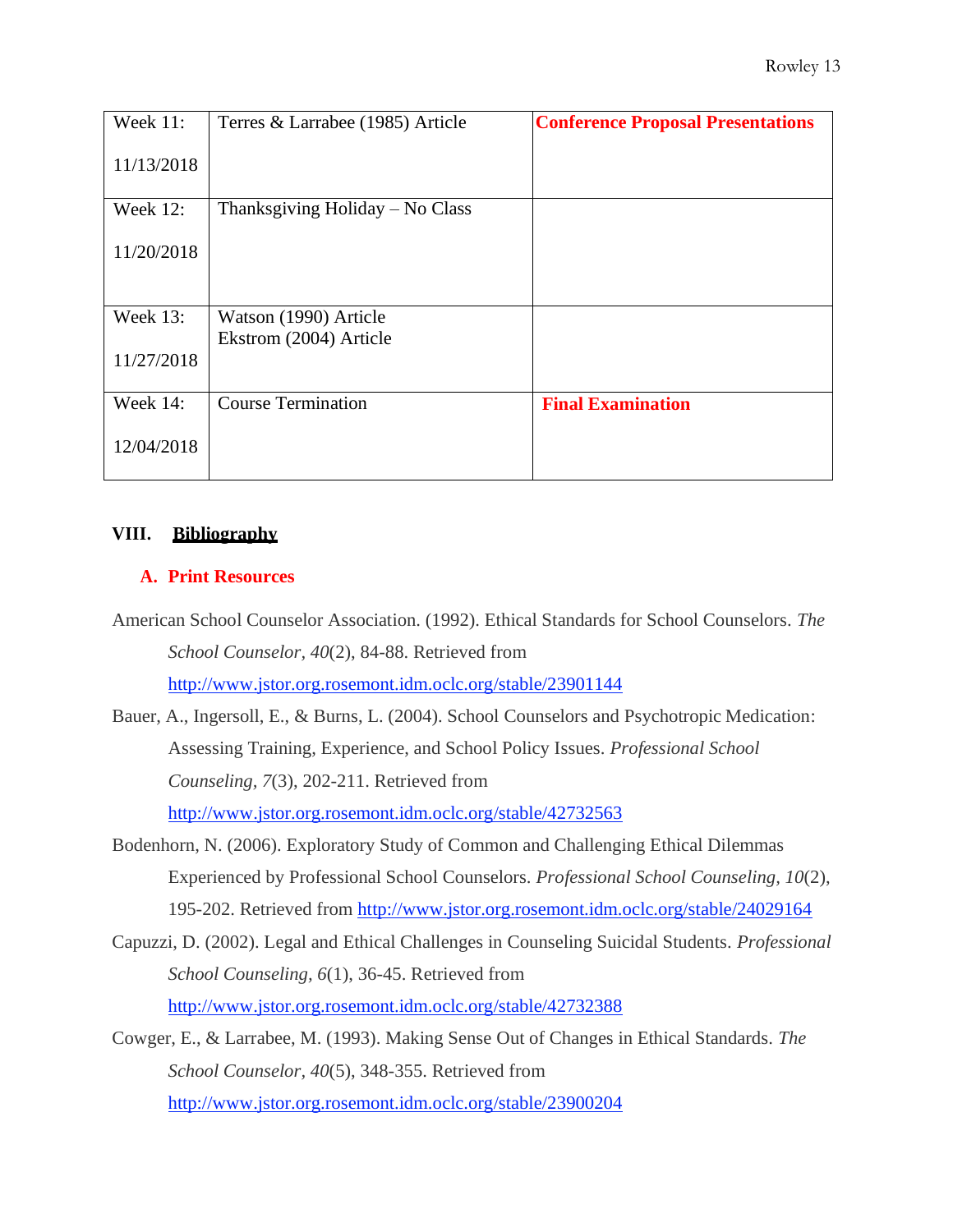- Davis, J., & Mickelson, D. (1994). School Counselors: Are You Aware of Ethical and Legal Aspects of Counseling? *The School Counselor, 42*(1), 5-13. Retrieved from <http://www.jstor.org.rosemont.idm.oclc.org/stable/23901705>
- DeKruyf, L., Auger, R., & Trice-Black, S. (2013). The Role of School Counselors in Meeting Students' Mental Health Needs: Examining Issues of Professional Identity. *Professional School Counseling, 16*(5), 271-282. Retrieved from <http://www.jstor.org.rosemont.idm.oclc.org/stable/profschocoun.16.5.271>
- Ekstrom, R., Elmore, P., Schafer, W., Trotter, T., & Webster, B. (2004). A Survey of Assessment and Evaluation Activities of School Counselors. *Professional School Counseling, 8*(1), 24-30. Retrieved from<http://www.jstor.org.rosemont.idm.oclc.org/stable/42732411>
- Glosoff, H., & Pate, R. (2002). Privacy and Confidentiality in School Counseling. *Professional School Counseling, 6*(1), 20-27. Retrieved from <http://www.jstor.org.rosemont.idm.oclc.org/stable/42732386>
- Guillot-Miller, L., & Partin, P. (2003). Web-Based Resources for Legal and Ethical Issues in School Counseling. *Professional School Counseling, 7*(1), 52-57. Retrieved from <http://www.jstor.org.rosemont.idm.oclc.org/stable/42732535>
- Hall, W., McDougald, A., & Kresica, A. (2013). School Counselors' Education And Training, Competency, and Supportive Behaviors Concerning Gay, Lesbian, And Bisexual Students. *Professional School Counseling, 17*(1), 130-141. Retrieved from <http://www.jstor.org.rosemont.idm.oclc.org/stable/profschocoun.17.1.130>
- Herlihy, B., Gray, N., & McCollum, V. (2002). Legal and Ethical Issues in School Counselor Supervision. *Professional School Counseling, 6*(1), 55-60. Retrieved from <http://www.jstor.org.rosemont.idm.oclc.org/stable/42732390>
- Hermann, M. (2002). A Study of Legal Issues Encountered by School Counselors and Perceptions of Their Preparedness to Respond to Legal Challenges. *Professional School Counseling,6*(1), 12-19. Retrieved from

<http://www.jstor.org.rosemont.idm.oclc.org/stable/42732385>

Hermann, M., & Finn, A. (2002). An Ethical and Legal Perspective on the Role of School Counselors in Preventing Violence in Schools. *Professional School Counseling, 6*(1), 46- 54. Retrieved from <http://www.jstor.org.rosemont.idm.oclc.org/stable/42732389>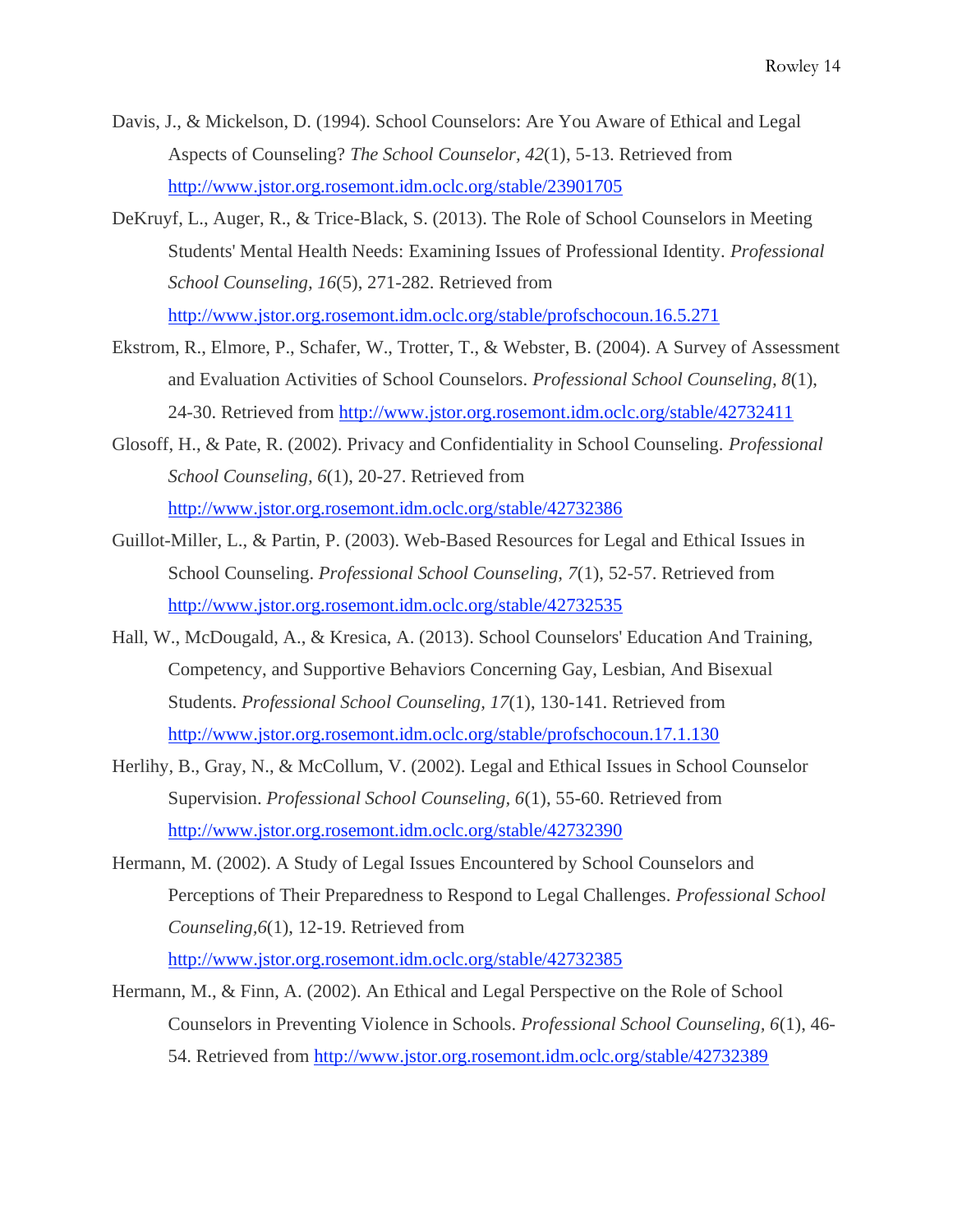- Hobson, S., & Kanitz, H. (1996). Multicultural Counseling: An Ethical Issue for School Counselors. *The School Counselor,43*(4), 245-255. Retrieved from <http://www.jstor.org.rosemont.idm.oclc.org/stable/23900913>
- Huey, W. (1992). The Revised 1992 Ethical Standards for School Counselors. *The School Counselor, 40*(2), 89-92. Retrieved from <http://www.jstor.org.rosemont.idm.oclc.org/stable/23901145>
- Huss, S., Bryant, A., & Mulet, S. (2008). Managing the Quagmire of Counseling in a School: Bringing the Parents Onboard. *Professional School Counseling, 11*(6), 362-367. Retrieved from<http://www.jstor.org.rosemont.idm.oclc.org/stable/42732849>
- Isaacs, M. (1997). The duty to warn and protect: Tarasoff and the elementary school counselor. *Elementary School Guidance & Counseling, 31*(4), 326-342. Retrieved from <http://www.jstor.org.rosemont.idm.oclc.org/stable/42869212>
- Jenkins, D. (1985). Ethical and legal dilemmas of working with students with special needs. *Elementary School Guidance & Counseling, 19*(3), 202-209. Retrieved from <http://www.jstor.org.rosemont.idm.oclc.org/stable/42868673>
- Kress, V., Drouhard, N., & Costin, A. (2006). Students Who Self-Injure: School Counselor Ethical and Legal Considerations. *Professional School Counseling, 10*(2), 203-209. Retrieved from<http://www.jstor.org.rosemont.idm.oclc.org/stable/24029165>
- Lambie, G. (2005). Child Abuse and Neglect: A Practical Guide for Professional School Counselors. *Professional School Counseling, 8*(3), 249-258. Retrieved from <http://www.jstor.org.rosemont.idm.oclc.org/stable/42732466>
- Lonborg, S., & Bowen, N. (2004). Counselors, Communities, and Spirituality: Ethical and Multicultural Considerations. *Professional School Counseling, 7*(5), 318-325. Retrieved from<http://www.jstor.org.rosemont.idm.oclc.org/stable/42732600>
- Moyer, M., Sullivan, J., & Growcock, D. (2012). When is it Ethical to Inform Administrators about Student Risk-Taking Behaviors? Perceptions of School Counselors. *Professional School Counseling, 15*(3), 98-109. Retrieved from <http://www.jstor.org.rosemont.idm.oclc.org/stable/42732929>
- Neese, L. (1989). Psychological maltreatment in schools: Emerging issues for counselors. *Elementary School Guidance & Counseling, 23*(3), 194-200. Retrieved from <http://www.jstor.org.rosemont.idm.oclc.org/stable/42868872>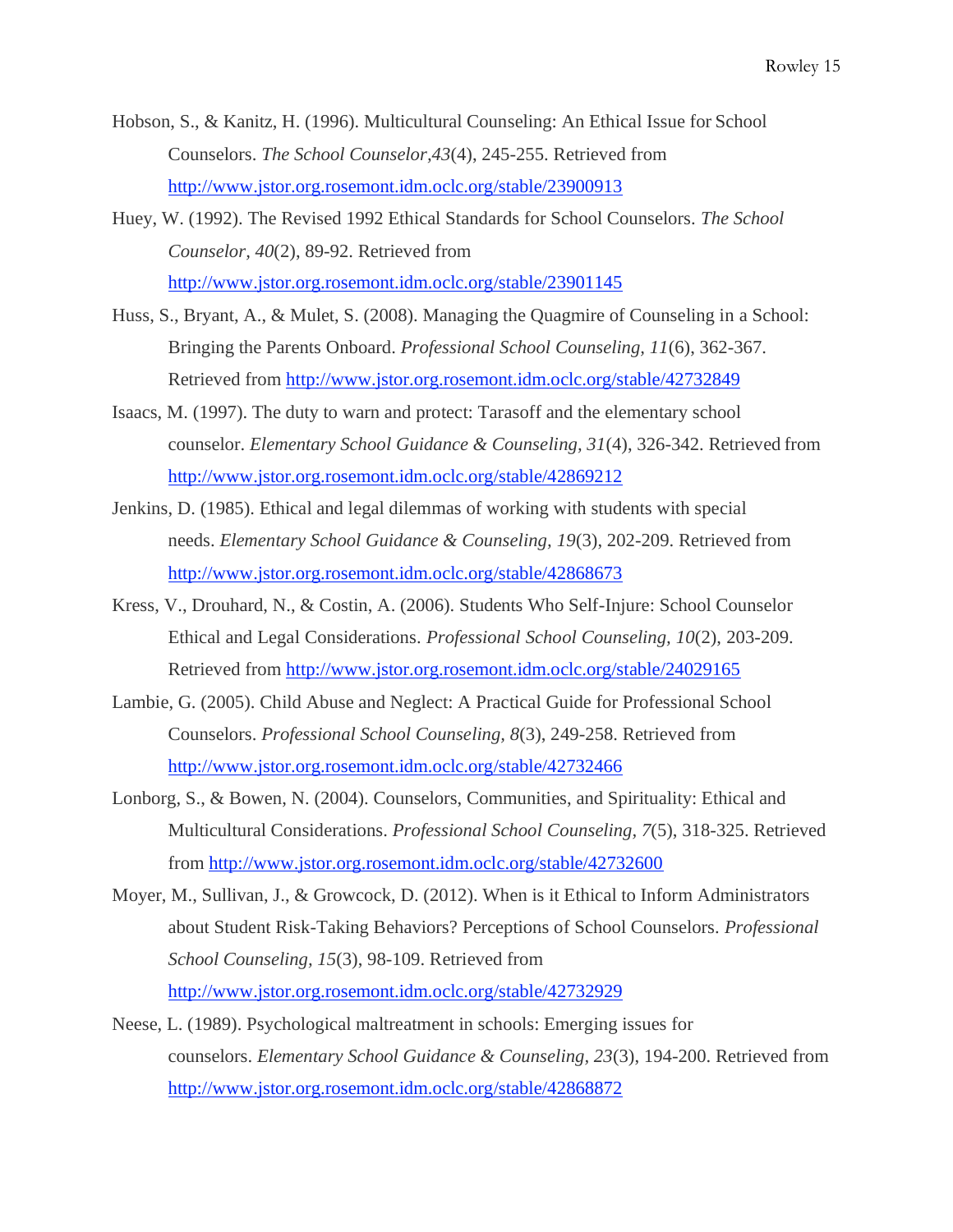- Stone, C. (2000). Advocacy for Sexual Harassment Victims: Legal Support and Ethical Aspects. *Professional School Counseling,4*(1), 23-30. Retrieved from <http://www.jstor.org.rosemont.idm.oclc.org/stable/42732160>
- Pica-Smith, C., & Poynton, T. (2014). Supporting Interethnic and Interracial Friendships Among Youth to Reduce Prejudice and Racism in Schools: The Role of the School Counselor. *Professional School Counseling, 18*(1), 82-89. Retrieved from <http://www.jstor.org.rosemont.idm.oclc.org/stable/profschocoun.18.1.82>
- Terres, C., & Larrabee, M. (1985). Ethical issues and group work with children. *Elementary School Guidance & Counseling, 19*(3), 190-197. Retrieved from <http://www.jstor.org.rosemont.idm.oclc.org/stable/42868671>
- Trusty, J., & Brown, D. (2005). Advocacy Competencies for Professional School Counselors. *Professional School Counseling,8*(3), 259-265. Retrieved from <http://www.jstor.org.rosemont.idm.oclc.org/stable/42732467>
- Watson, C. (1990). Gossip and the Guidance Counselor: An Ethical Dilemma. *The School Counselor, 38*(1), 34-39. Retrieved from <http://www.jstor.org.rosemont.idm.oclc.org/stable/23900848>

## **B. Non-Print Resources**

American School Counselor Association (ASCA):<https://www.schoolcounselor.org/>

Elementary School Counseling:<http://www.elementaryschoolcounseling.org/>

National Education Association (NEA):<http://neatoday.org/>

Savvy School Counselor:<http://savvyschoolcounselor.com/>

## **IX. CACREP Standards Assessment Crosswalk**

| <b>CACREP Standard</b>                  | <b>Assessment</b>     | <b>Student Learning Outcome</b> |
|-----------------------------------------|-----------------------|---------------------------------|
| History and philosophy of the           | <b>ASCA Podcasts,</b> | $(A)$ $(B)$                     |
| counseling profession and its specialty | <b>Ethical Case</b>   |                                 |
| areas (1a. Professional Counseling      | Scenario, Final       |                                 |
| Orientation and ethical practice)       | Examination           |                                 |
|                                         |                       |                                 |
|                                         |                       |                                 |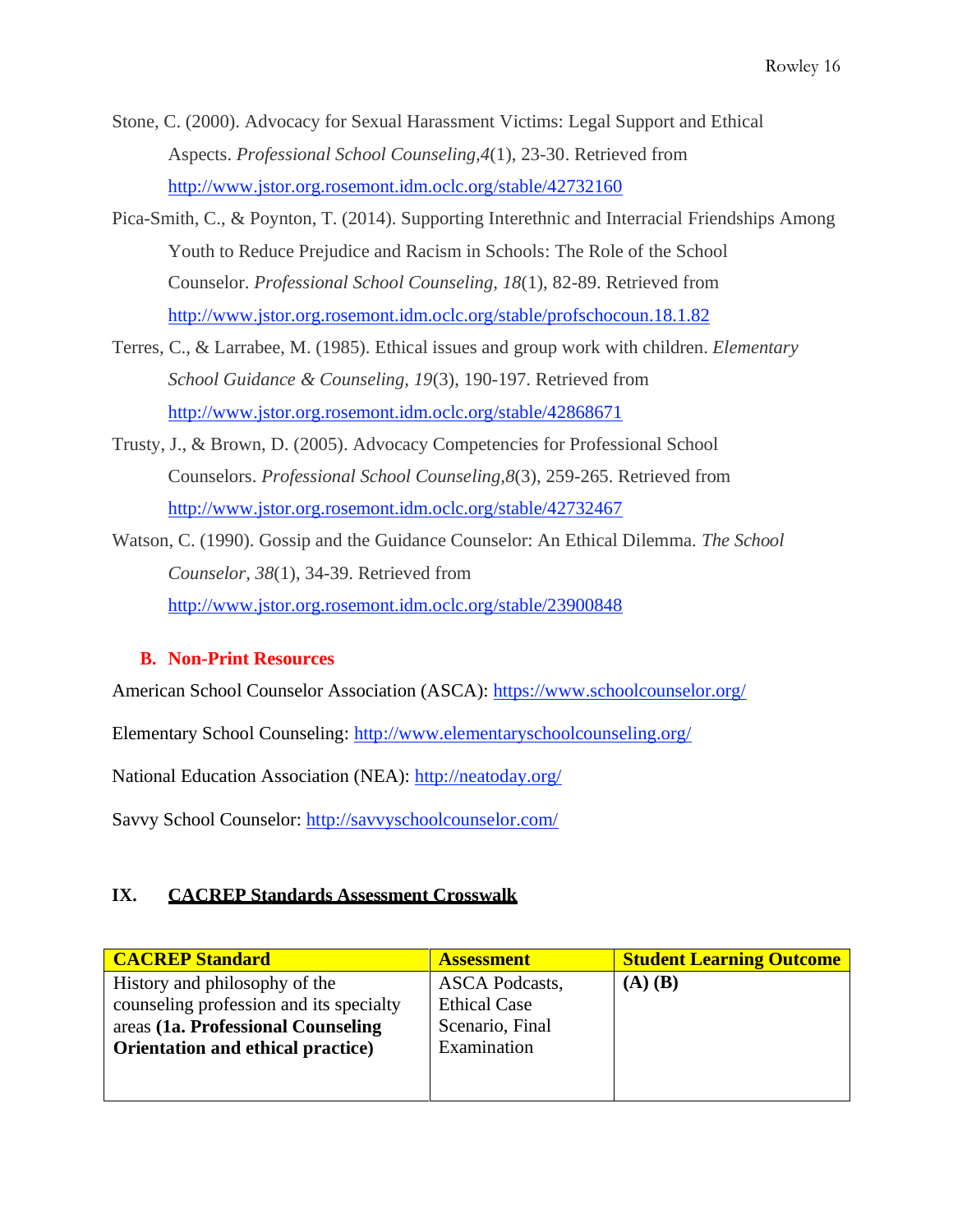| The multiple professional roles and        | <b>ASCA Podcasts,</b>        | $(B)$ (C) (D) (F) (G)   |
|--------------------------------------------|------------------------------|-------------------------|
| functions of counselors across specialty   | <b>Ethical Case</b>          |                         |
| areas and their relationship with human    | Scenario, Final              |                         |
| service and integrated behavioral health   | Examination                  |                         |
| care systems, including interagency and    |                              |                         |
| interorganizational collaboration and      |                              |                         |
| consultation (1b. Professional             |                              |                         |
| <b>Counseling Orientation and ethical</b>  |                              |                         |
| practice)                                  |                              |                         |
| Counselors' roles and responsibilities as  | <b>ASCA Podcasts, NEA</b>    | $(C)$ (F) (G)           |
| members of interdisciplinary community     | Today Posting,               |                         |
| outreach and emergency management          | <b>Ethical Case</b>          |                         |
| response teams (1c. Professional           | Scenario, Conference         |                         |
| <b>Counseling Orientation and ethical</b>  | Proposal/Presentation        |                         |
| practice)                                  |                              |                         |
| The role and process of the professional   | <b>ASCA Podcasts, NEA</b>    | $(C)$ (D) $(G)$         |
| counselor advocating on behalf of the      | Today Posting,               |                         |
| profession (1d. Professional               | <b>Conference Proposal</b>   |                         |
| <b>Counseling Orientation and ethical</b>  | /Presentation                |                         |
| practice)                                  |                              |                         |
| Advocacy processes needed to address       | <b>ASCA Podcasts, NEA</b>    | $(C)$ (D) (F) (G)       |
| institutional and social barriers that     | Today Posting,               |                         |
| impede access, equity, and success for     | <b>Ethical Case</b>          |                         |
| clients (1e. Professional Counseling       | Scenario, Conference         |                         |
| Orientation and ethical practice)          | Proposal/Presentation        |                         |
| Professional counseling organizations,     | <b>ASCA Podcasts,</b>        | $(A)$ $(B)$             |
| including membership benefits,             | <b>Ethical Case</b>          |                         |
| activities, services to members and        | Scenario, Conference         |                         |
| current issues (1f. Professional           | Proposal/Presentation        |                         |
| <b>Counseling Orientation and ethical</b>  |                              |                         |
| practice)                                  |                              |                         |
| Professional counseling credentialing      | <b>Ethical Case Scenario</b> | <b>(B)</b>              |
| including certification, licensure, and    |                              |                         |
| accreditation practices and standards,     |                              |                         |
| and the effects of public policy on these  |                              |                         |
| issues (1g. Professional Counseling        |                              |                         |
| Orientation and ethical practice)          |                              |                         |
|                                            |                              |                         |
| Ethical standards of professional          | <b>Ethical Case</b>          | $(A)$ $(B)$ $(C)$ $(F)$ |
| counseling organizations and               | Scenario, Conference         |                         |
| credentialing bodies, and applications of  | Proposal/Presentation,       |                         |
| ethical and legal considerations in        | <b>Final Examination</b>     |                         |
| professional counseling (1i.               |                              |                         |
| <b>Professional Counseling Orientation</b> |                              |                         |
| and ethical practice)                      |                              |                         |
|                                            |                              |                         |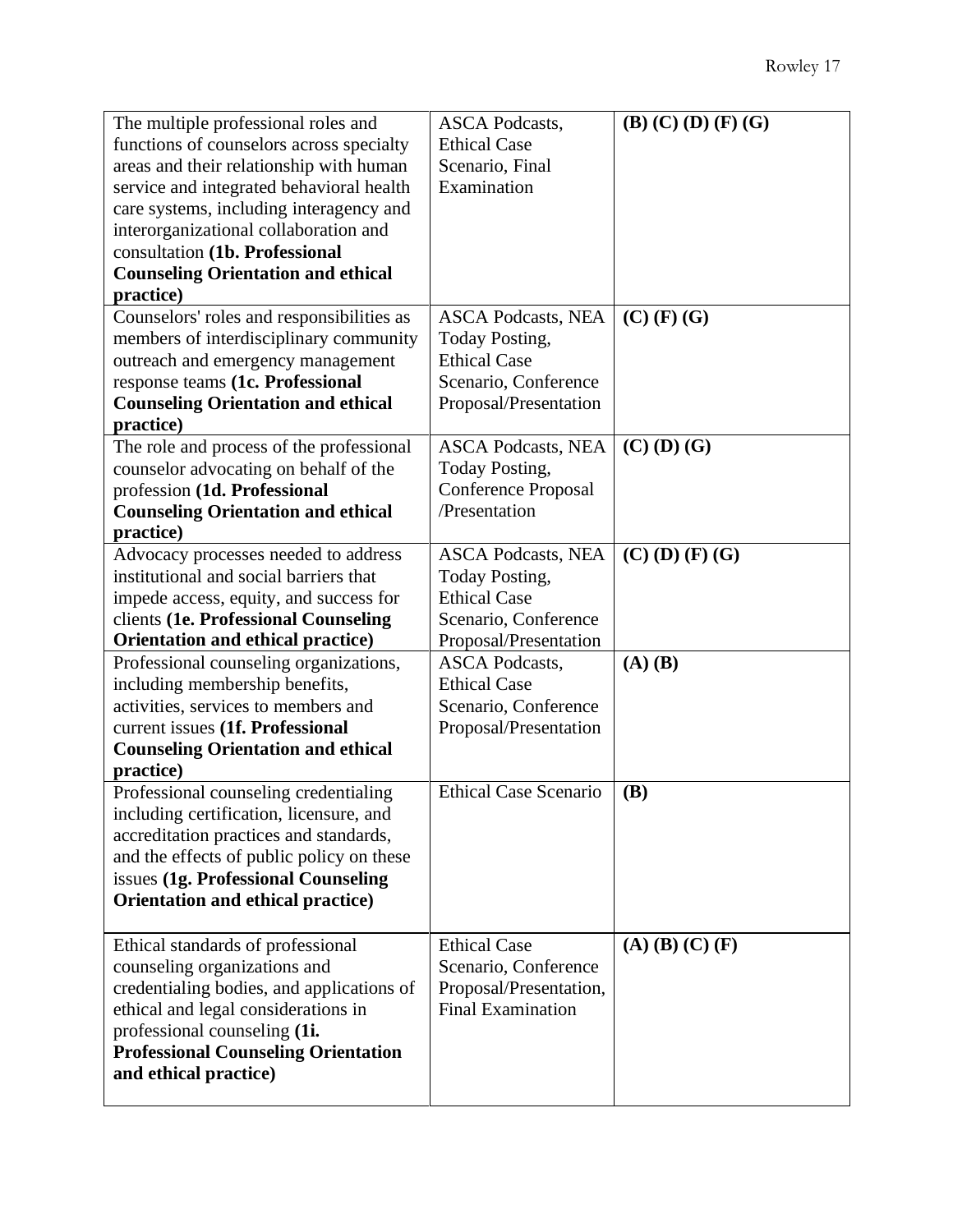| Technology's impact on the counseling      | Conference                   | $(A)$ $(B)$             |
|--------------------------------------------|------------------------------|-------------------------|
| profession (1j. Professional Counseling    | Proposal/Presentation        |                         |
| Orientation and ethical practice)          |                              |                         |
| Strategies for personal and professional   | <b>ASCA Podcasts,</b>        | (E)                     |
| self-evaluation and implications for       | <b>Ethical Case</b>          |                         |
| practice (1k. Professional Counseling      | Scenario, Conference         |                         |
| Orientation and ethical practice)          | Proposal/Presentation        |                         |
| Self-care strategies appropriate to the    | <b>ASCA Podcasts,</b>        | (E)                     |
| counselor role (1l. Professional           | Conference                   |                         |
| <b>Counseling Orientation and ethical</b>  | Proposal/Presentation        |                         |
| practice)                                  |                              |                         |
| The role of counseling supervision in the  | <b>Ethical Case</b>          | $(A)$ $(B)$ $(C)$       |
| profession (1m. Professional               | Scenario, Conference         |                         |
| <b>Counseling Orientation and ethical</b>  | Proposal/Presentation,       |                         |
| practice)                                  | <b>Final Examination</b>     |                         |
| Multicultural counseling competencies      | <b>ASCA Podcasts, NEA</b>    | $(B)$ $(F)$             |
| (2c. Social and Cultural Diversity)        | Today Posting,               |                         |
|                                            | <b>Ethical Case Scenario</b> |                         |
| Strategies for identifying and eliminating | <b>ASCA Podcasts, NEA</b>    | $(D)$ $(F)$             |
| barriers, prejudices, and processes of     | Today Posting,               |                         |
| intentional and unintentional oppression   | <b>Ethical Case Scenario</b> |                         |
| and discrimination (2h. Social and         |                              |                         |
| <b>Cultural Diversity)</b>                 |                              |                         |
| Ethical and culturally relevant strategies | <b>Ethical Case</b>          | $(B)$ $(D)$ $(E)$ $(G)$ |
| for promoting resilience and optimum       | Scenario, Conference         |                         |
| development and wellness across the        | Proposal/Presentation,       |                         |
| lifespan (3i. Human Growth and             | <b>Final Examination</b>     |                         |
| Development)                               |                              |                         |
| Strategies for advocating for diverse      | Conference/Proposal          | $(A)$ $(D)$ $(G)$       |
| clients' career and educational            |                              |                         |
|                                            | Presentation, Final          |                         |
| development and employment                 | Examination                  |                         |
| opportunities in a global economy (4g.     |                              |                         |
| <b>Career Development</b> )                |                              |                         |
| Ethical and culturally relevant strategies | Conference/Proposal          | $(B)$ $(D)$ $(E)$ $(G)$ |
| for addressing career development (4j.     | Presentation                 |                         |
| <b>Career Development)</b>                 |                              |                         |
| Ethical and culturally relevant strategies | <b>Ethical Case</b>          | $(B)$ $(E)$ $(G)$       |
| for establishing and maintaining in-       | Scenario, Conference         |                         |
| person and technology-assisted             | Proposal/Presentation,       |                         |
| relationships (5d. Counseling and          | <b>Final Examination</b>     |                         |
| <b>Helping Relationships)</b>              |                              |                         |
|                                            |                              |                         |
| The impact of technology on the            | <b>Ethical Case</b>          | $(A)$ $(B)$             |
| counseling process (5e. Counseling and     | Scenario, Conference         |                         |
| <b>Helping Relationships)</b>              | Proposal/Presentation        |                         |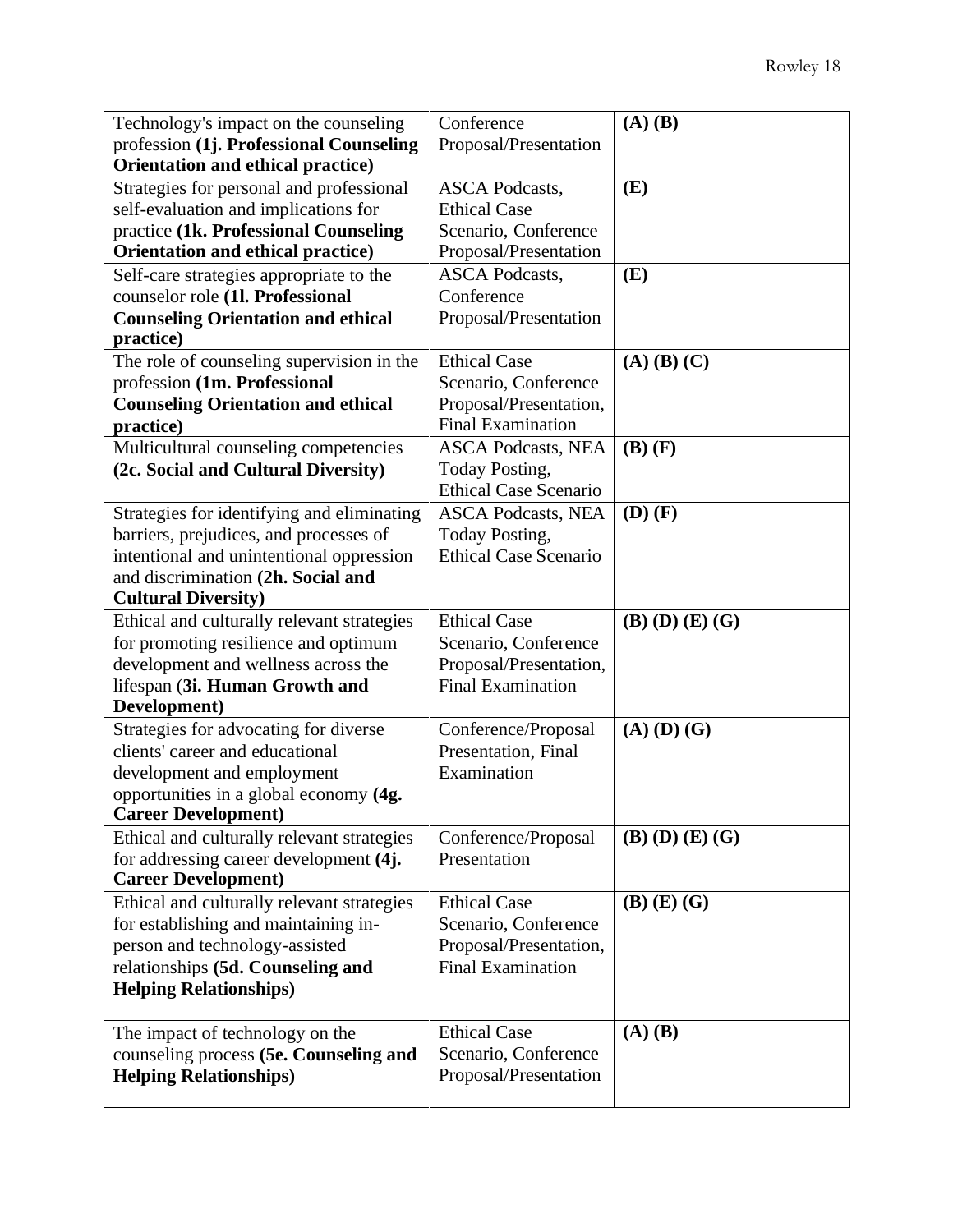| Counselor characteristics and behaviors<br>that influence the counseling process (5f.<br><b>Counseling and Helping</b><br><b>Relationships</b> )<br>Evidence-based counseling strategies<br>and techniques for prevention and<br>intervention (5j. Counseling and<br><b>Helping Relationships)</b><br>Ethical and culturally relevant strategies | <b>ASCA Podcasts,</b><br><b>Ethical Case</b><br>Scenarios,<br>Conference<br>Proposal/Presentation<br>Conference<br>Proposal/Presentation<br><b>Ethical Case</b> | $(C)$ (D) $(E)$ (F)<br>$(E)$ $(G)$<br>$(B)$ $(G)$ |
|--------------------------------------------------------------------------------------------------------------------------------------------------------------------------------------------------------------------------------------------------------------------------------------------------------------------------------------------------|-----------------------------------------------------------------------------------------------------------------------------------------------------------------|---------------------------------------------------|
| for designing and facilitating groups (6g.<br><b>Group Counseling and Group Work)</b>                                                                                                                                                                                                                                                            | Scenario, Final<br>Examination                                                                                                                                  |                                                   |
| Historical perspectives concerning the<br>nature and meaning of assessment and<br>testing in counseling (7a. Assessment<br>and Testing)                                                                                                                                                                                                          | <b>Ethical Case</b><br>Scenario, Final<br>Examination                                                                                                           | $(A)$ $(G)$                                       |
| Procedures for assessing risk of<br>aggression or danger to others, self-<br>inflicted harm, or suicide (7c.<br><b>Assessment and Testing)</b>                                                                                                                                                                                                   | NEA Today Posting,<br><b>Ethical Case</b><br>Scenario, Conference<br>Proposal/Presentation,<br><b>Final Examination</b>                                         | $(B)$ $(C)$ $(G)$                                 |
| Procedures for identifying trauma and<br>abuse and for reporting abuse (7d.<br><b>Assessment and Testing)</b>                                                                                                                                                                                                                                    | NEA Today Posting,<br><b>Ethical Case</b><br>Scenario, Final<br>Examination                                                                                     | $(B)$ $(C)$ $(G)$                                 |
| Ethical and culturally relevant strategies<br>for selecting, administering, and<br>interpreting assessment and test results<br>(7m. Assessment and Testing)                                                                                                                                                                                      | <b>Ethical Case</b><br>Scenario, Final<br>Examination                                                                                                           | $(B)$ $(F)$                                       |
| The importance of research in advancing<br>the counseling profession, including how<br>to critique research to inform counseling<br>practice (8a. Research and Program<br><b>Evaluation</b> )                                                                                                                                                    | NEA Today Posting,<br><b>Ethical Case</b><br>Scenario, Conference<br>Proposal/Presentation                                                                      | $(A)$ $(G)$                                       |
| Identification of evidence-based<br>counseling practices (8b. Research and<br><b>Program Evaluation</b> )                                                                                                                                                                                                                                        | Conference Proposal/<br>Presentation                                                                                                                            | $(E)$ $(G)$                                       |
| Ethical and culturally relevant strategies<br>for conducting, interpreting, and<br>reporting the results of research and/or<br>program evaluation (8j. Research and<br><b>Program Evaluation</b> )                                                                                                                                               | <b>Ethical Case</b><br>Scenario, Conference<br>Proposal/Presentation                                                                                            | $(B)$ $(G)$                                       |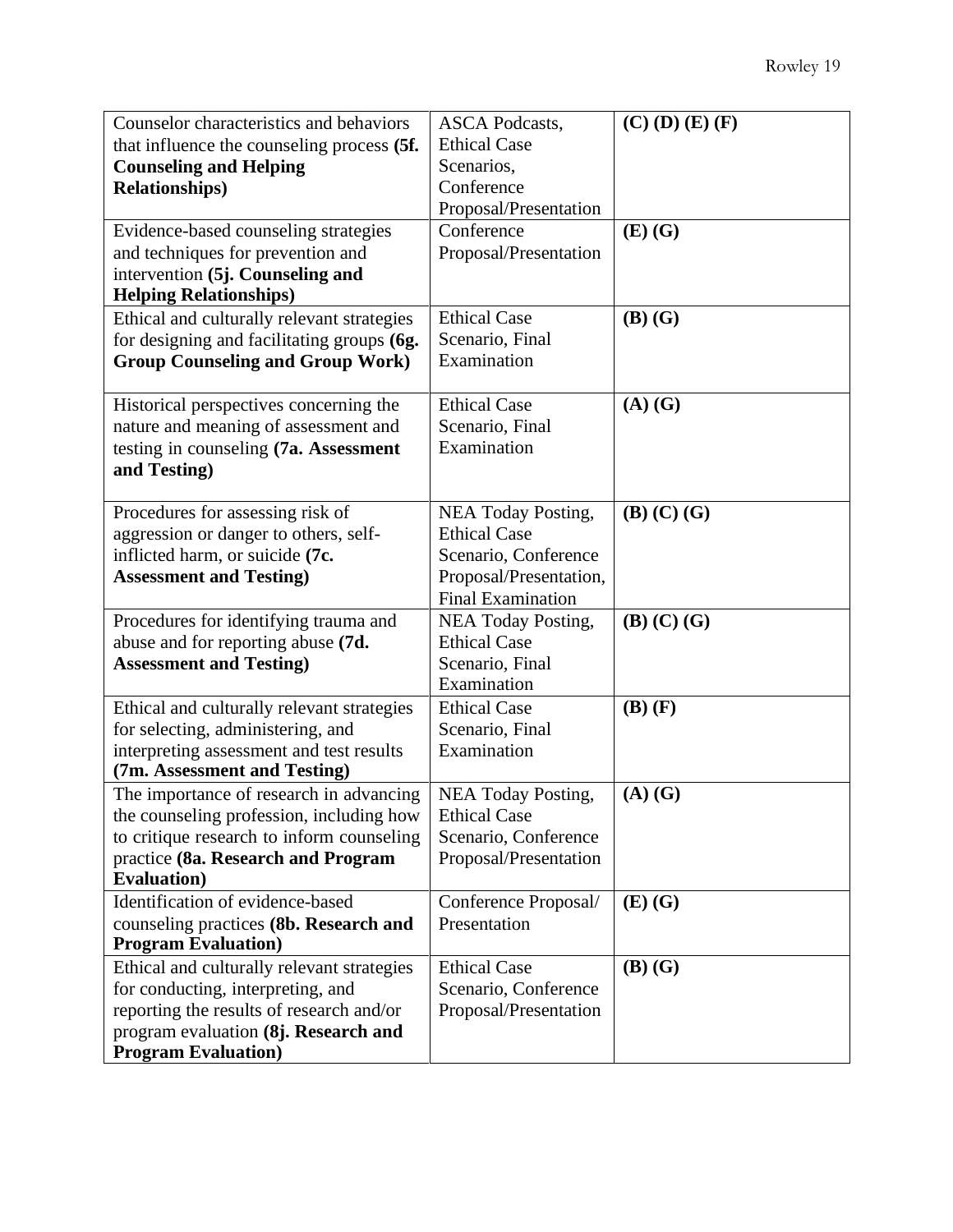| <b>CACREP Specialty Standards</b>                                                                                                               | <b>Assessment</b>                                                                                                   | <b>Student Learning</b> |
|-------------------------------------------------------------------------------------------------------------------------------------------------|---------------------------------------------------------------------------------------------------------------------|-------------------------|
| <b>(School Counseling)</b><br>1. Foundations                                                                                                    |                                                                                                                     | <b>Outcomes</b>         |
| A. History and development of school<br>counseling                                                                                              | <b>ASCA Podcasts,</b><br><b>Ethical Case</b><br>Scenario, Final<br>Examination                                      | $(A)$ $(B)$             |
| B. Models of school counseling<br>programs                                                                                                      | <b>Ethical Case</b><br>Scenario, Conference<br>Proposal/Presentation,<br><b>Final Examination</b>                   | $(A)$ $(B)$ $(C)$       |
| C. Models of P-12 comprehensive<br>career development                                                                                           | Conference<br>Proposal/Presentation,<br><b>Final Examination</b>                                                    | (G)                     |
| D. Models of school-based collaboration<br>and consultation                                                                                     | <b>ASCA Podcasts,</b><br><b>Ethical Case</b><br>Scenario, Final<br>Examination                                      | (C)                     |
| E. Assessments specific to P-12<br>education<br><b>2. Contextual Dimensions</b>                                                                 | <b>Ethical Case Scenario</b>                                                                                        | $(D)$ $(E)$             |
| A. School counselor roles as leaders,<br>advocates, and systems change agents in<br>P-12 schools                                                | <b>ASCA Podcasts, NEA</b><br>Today Posting,<br><b>Conference Proposal</b><br>/Presentation                          | $(C)$ (D) $(G)$         |
| B. School counselor roles in<br>consultation with families, P-12 and<br>postsecondary school personnel, and<br>community agencies               | <b>ASCA Podcasts,</b><br><b>Ethical Case</b><br>Scenario, Final<br>Examination                                      | $(B)$ (C) (D) (F) (G)   |
| C. School counselor roles in relation to<br>college and career readiness                                                                        | Conference<br>Proposal/Presentation,<br><b>Final Examination</b>                                                    | (G)                     |
| D. School counselor roles in school<br>leadership and multidisciplinary teams                                                                   | <b>ASCA Podcasts,</b><br><b>Ethical Case</b><br>Scenario, Final<br>Examination                                      | (C)                     |
| E. School counselor roles and<br>responsibilities in relation to the school<br>emergency management plans, and<br>crises, disasters, and trauma | <b>ASCA Podcasts, NEA</b><br>Today Posting,<br><b>Ethical Case</b><br>Scenario, Conference<br>Proposal/Presentation | $(C)$ (F) (G)           |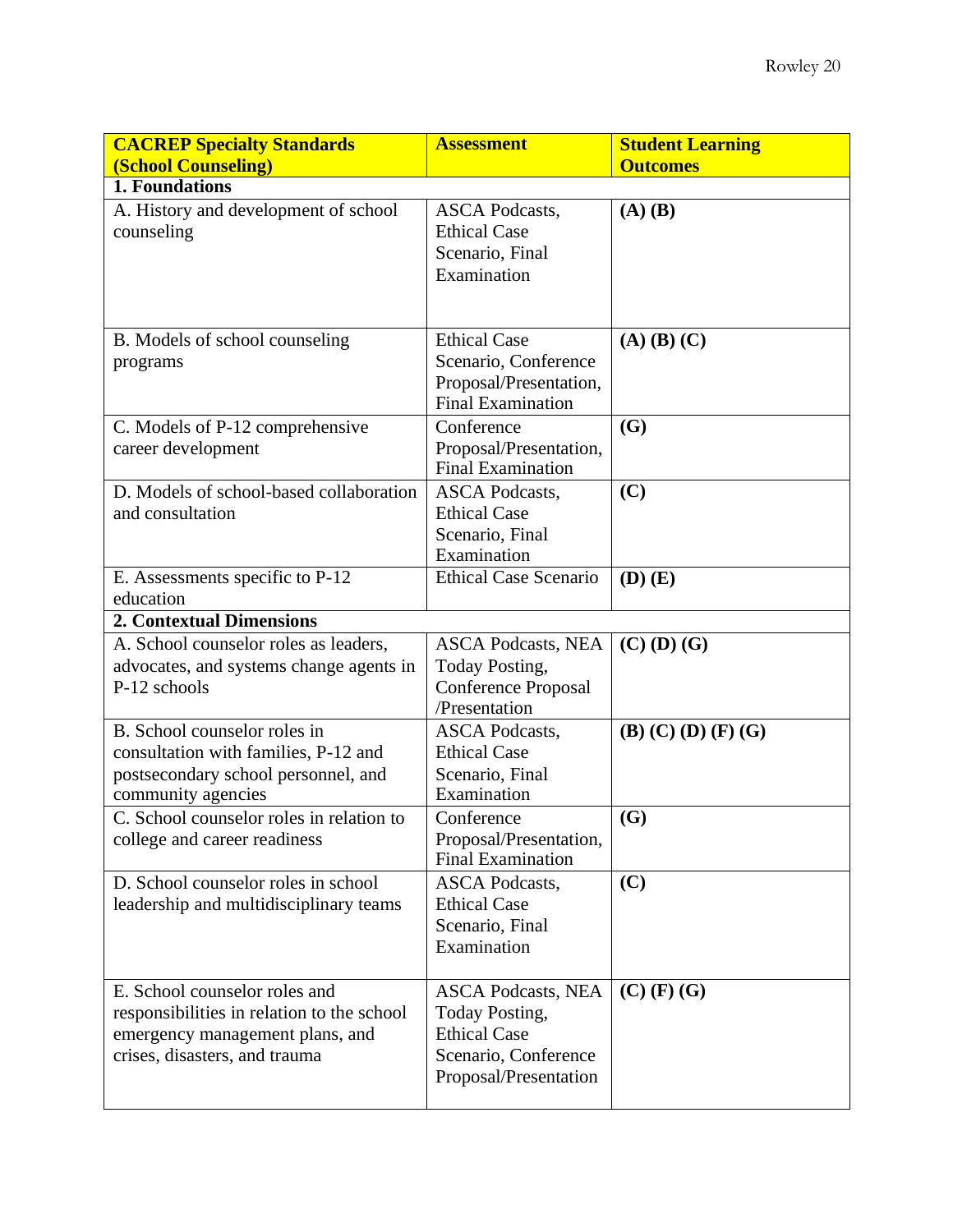| F. Competencies to advocate for school                                | <b>ASCA Podcasts, NEA</b> | $(D)$ $(G)$                         |
|-----------------------------------------------------------------------|---------------------------|-------------------------------------|
| counseling roles                                                      | <b>Today Posting,</b>     |                                     |
|                                                                       | <b>Ethical Case</b>       |                                     |
|                                                                       | Scenario, Conference      |                                     |
|                                                                       | Proposal/Presentation     |                                     |
| J. Qualities and styles of effective                                  | <b>ASCA Podcasts, NEA</b> | $(B)$ $(C)$ $(D)$ $(E)$ $(F)$ $(G)$ |
| leadership in schools                                                 | Today Posting,            |                                     |
|                                                                       | <b>Ethical Case</b>       |                                     |
|                                                                       | Scenario, Conference      |                                     |
|                                                                       | Proposal/Presentation     |                                     |
| L. Professional organizations,                                        | <b>ASCA Podcasts,</b>     | $(A)$ $(B)$                         |
| preparations standards, and credentials                               | <b>Ethical Case</b>       |                                     |
| relevant to the practice of school                                    | Scenario, Conference      |                                     |
| counseling                                                            | Proposal/Presentation     |                                     |
| M. Legislation and government policy<br>relevant to school counseling | <b>Final Examination</b>  | <b>(B)</b>                          |
| N. Legal and ethical considerations                                   | <b>ASCA Podcasts, NEA</b> | <b>(B)</b>                          |
| specific to school counseling                                         | <b>Today Posting,</b>     |                                     |
|                                                                       | <b>Ethical Case</b>       |                                     |
|                                                                       | Scenario, Conference      |                                     |
|                                                                       | Proposal/Presentation,    |                                     |
|                                                                       | <b>Final Examination</b>  |                                     |
| 3. Practice                                                           |                           |                                     |
|                                                                       |                           |                                     |
| B. Design and evaluation of school                                    | <b>ASCA Podcasts, NEA</b> | $(A)$ (B) (D) (F) (G)               |
| counseling programs                                                   | <b>Today Postings,</b>    |                                     |
|                                                                       | Conference                |                                     |
|                                                                       | Proposal/Presentation,    |                                     |
|                                                                       | <b>Final Examination</b>  |                                     |
| D. Interventions to promote academic                                  | <b>ASCA Podcasts, NEA</b> | $(C)$ (D) (E) (F) (G)               |
| development                                                           | <b>Today Postings,</b>    |                                     |
|                                                                       | Conference                |                                     |
|                                                                       | Proposal/Presentation     |                                     |
| F. Techniques of personal/social                                      | <b>ASCA Podcasts, NEA</b> | $(C)$ (D) (E) (F) (G)               |
| counseling in school settings                                         | Today Postings,           |                                     |
|                                                                       | Conference                |                                     |
|                                                                       | Proposal/Presentation     |                                     |
| H. Skills to critically examine the                                   | <b>ASCA Podcasts, NEA</b> | $(C)$ (D) (E) (F) (G)               |
| connections between social, familial,                                 | <b>Today Postings,</b>    |                                     |
| emotional, and behavior problems and                                  | Conference                |                                     |
| academic achievement                                                  | Proposal/Presentation     |                                     |
|                                                                       |                           |                                     |
| I. Approaches to increase promotion and                               | <b>ASCA Podcasts, NEA</b> | $(C)$ (D) (E) (F) (G)               |
| graduation rates                                                      | Today Postings,           |                                     |
|                                                                       | Conference                |                                     |
|                                                                       | Proposal/Presentation     |                                     |